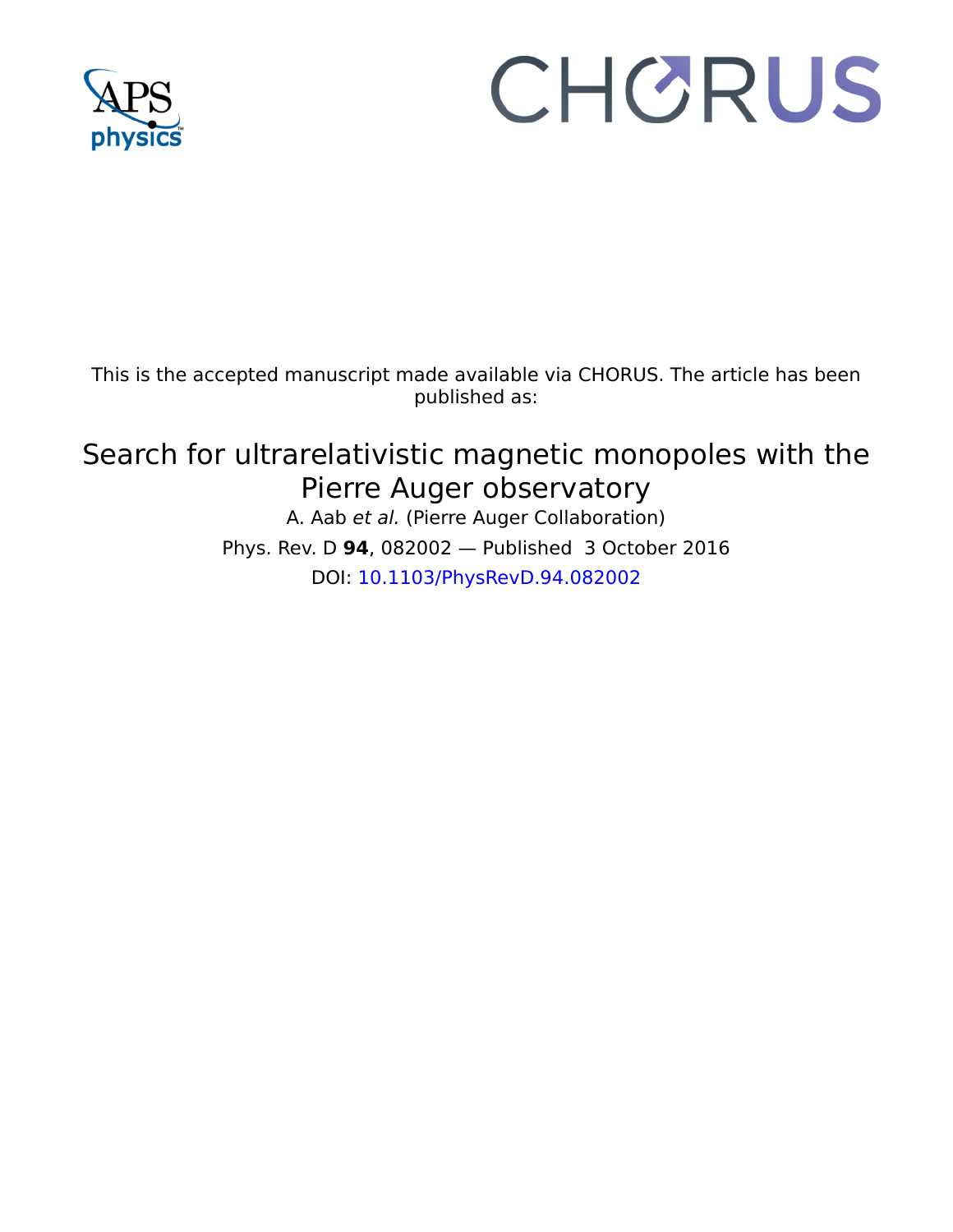# Search for Ultra-relativistic Magnetic Monopoles with the Pierre Auger Observatory

A. Aab,<sup>1</sup> P. Abreu,<sup>2</sup> M. Aglietta,<sup>3,4</sup> I. Al Samarai,<sup>5</sup> I.F.M. Albuquerque,<sup>6</sup> I. Allekotte,<sup>7</sup> A. Almela,<sup>8,9</sup> J. Alvarez Castillo,<sup>10</sup> J. Alvarez-Muñiz,<sup>11</sup> M. Ambrosio,<sup>12</sup> G.A. Anastasi,<sup>13</sup> L. Anchordoqui,<sup>14</sup> B. Andrada,<sup>8</sup> S. Andringa,<sup>2</sup> C. Aramo,<sup>12</sup> F. Arqueros,<sup>15</sup> N. Arsene,<sup>16</sup> H. Asorey,<sup>7,17</sup> P. Assis,<sup>2</sup> J. Aublin,<sup>5</sup> G. Avila,<sup>18, 19</sup> A.M. Badescu,<sup>20</sup> A. Balaceanu,<sup>21</sup> R.J. Barreira Luz,<sup>2</sup> C. Baus,<sup>22</sup> J.J. Beatty,<sup>23</sup> K.H. Becker,<sup>24</sup> J.A. Bellido,<sup>25</sup> C. Berat,<sup>26</sup> M.E. Bertaina,<sup>27, 4</sup> X. Bertou,<sup>7</sup> P.L. Biermann,<sup>28</sup> P. Billoir,<sup>5</sup> J. Biteau,<sup>29</sup> S.G. Blaess,<sup>25</sup> A. Blanco,<sup>2</sup> J. Blazek,<sup>30</sup> C. Bleve, <sup>31, 32</sup> M. Boháčová, <sup>30</sup> D. Boncioli, <sup>33, 34</sup> C. Bonifazi, <sup>35</sup> N. Borodai, <sup>36</sup> A.M. Botti, <sup>8, 37</sup> J. Brack, <sup>38</sup> I. Brancus,<sup>21</sup> T. Bretz,<sup>39</sup> A. Bridgeman,<sup>37</sup> F.L. Briechle,<sup>39</sup> P. Buchholz,<sup>1</sup> A. Bueno,<sup>40</sup> S. Buitink,<sup>41</sup> M. Buscemi,<sup>42,43</sup> K.S. Caballero-Mora,<sup>44</sup> L. Caccianiga,<sup>5</sup> A. Cancio,<sup>9,8</sup> F. Canfora,<sup>41</sup> L. Caramete,<sup>45</sup> R. Caruso,<sup>42,43</sup> A. Castellina,<sup>3,4</sup> G. Cataldi,<sup>32</sup> L. Cazon,<sup>2</sup> R. Cester,<sup>27, 4</sup> A.G. Chavez,<sup>46</sup> J.A. Chinellato,<sup>47</sup> J. Chudoba,<sup>30</sup> R.W. Clay,<sup>25</sup> R. Colalillo,<sup>48, 12</sup> A. Coleman,<sup>49</sup> L. Collica,<sup>4</sup> M.R. Coluccia,<sup>31, 32</sup> R. Conceição,<sup>2</sup> F. Contreras,<sup>18, 19</sup> M.J. Cooper,<sup>25</sup> S. Coutu,<sup>49</sup> C.E. Covault,<sup>50</sup> J. Cronin,<sup>51</sup> S. D'Amico,<sup>52, 32</sup> B. Daniel,<sup>47</sup> S. Dasso,<sup>53, 54</sup> K. Daumiller,<sup>37</sup> B.R. Dawson,<sup>25</sup> R.M. de Almeida,<sup>55</sup> S.J. de Jong,<sup>41,56</sup> G. De Mauro,<sup>41</sup> J.R.T. de Mello Neto,<sup>35</sup> I. De Mitri,<sup>31,32</sup> J. de Oliveira,<sup>55</sup> V. de Souza,<sup>57</sup> J. Debatin,<sup>37</sup> O. Deligny,<sup>29</sup> C. Di Giulio,<sup>58, 59</sup> A. Di Matteo,<sup>60, 61</sup> M.L. Díaz Castro,<sup>47</sup> F. Diogo,<sup>2</sup> C. Dobrigkeit,<sup>47</sup> J.C. D'Olivo,<sup>10</sup> A. Dorofeev,<sup>38</sup> R.C. dos Anjos,<sup>62</sup> M.T. Dova,<sup>63</sup> A. Dundovic,<sup>64</sup> J. Ebr,<sup>30</sup> R. Engel,<sup>37</sup> M. Erdmann,<sup>39</sup> M. Erfani,<sup>1</sup> C.O. Escobar,<sup>65, 47</sup> J. Espadanal,<sup>2</sup> A. Etchegoyen,<sup>8, 9</sup> H. Falcke,<sup>41, 66, 56</sup> K. Fang,<sup>51</sup> G. Farrar,<sup>67</sup> A.C. Fauth,<sup>47</sup> N. Fazzini,<sup>65</sup> B. Fick,<sup>68</sup> J.M. Figueira,<sup>8</sup> A. Filipčič,<sup>69,70</sup> O. Fratu,<sup>20</sup> M.M. Freire,<sup>71</sup> T. Fujii,<sup>51</sup> A. Fuster,<sup>8, 9</sup> R. Gaior,<sup>5</sup> B. García,<sup>72</sup> D. Garcia-Pinto,<sup>15</sup> F. Gaté,<sup>73</sup> H. Gemmeke,<sup>73</sup> A. Gherghel-Lascu,<sup>21</sup> P.L. Ghia,<sup>5</sup> U. Giaccari,<sup>35</sup> M. Giammarchi,<sup>74</sup> M. Giller,<sup>75</sup> D. Glas,<sup>76</sup> C. Glaser,<sup>39</sup> H. Glass,<sup>65</sup> G. Golup,<sup>7</sup> M. Gómez Berisso,<sup>7</sup> P.F. Gómez Vitale,<sup>18, 19</sup> N. González,<sup>8, 37</sup> B. Gookin,<sup>38</sup> A. Gorgi,<sup>3,4</sup> P. Gorham,<sup>77</sup> P. Gouffon, <sup>6</sup> A.F. Grillo, <sup>33</sup> T.D. Grubb, <sup>25</sup> F. Guarino, <sup>48, 12</sup> G.P. Guedes, <sup>78</sup> M.R. Hampel, <sup>8</sup> P. Hansen, <sup>63</sup> D. Harari, <sup>7</sup> T.A. Harrison,<sup>25</sup> J.L. Harton,<sup>38</sup> Q. Hasankiadeh,<sup>79</sup> A. Haungs,<sup>37</sup> T. Hebbeker,<sup>39</sup> D. Heck,<sup>37</sup> P. Heimann,<sup>1</sup> A.E. Herve,<sup>22</sup> G.C. Hill,<sup>25</sup> C. Hojvat,<sup>65</sup> E. Holt,<sup>37, 8</sup> P. Homola,<sup>36</sup> J.R. Hörandel,<sup>41,56</sup> P. Horvath,<sup>80</sup> M. Hrabovský,<sup>80</sup> T. Huege,<sup>37</sup> J. Hulsman,<sup>8, 37</sup> A. Insolia,<sup>42, 43</sup> P.G. Isar,<sup>45</sup> I. Jandt,<sup>24</sup> S. Jansen,<sup>41,56</sup> J.A. Johnsen,<sup>81</sup> M. Josebachuili,<sup>8</sup> A. Kääpä,<sup>24</sup> O. Kambeitz,<sup>22</sup> K.H. Kampert,<sup>24</sup> P. Kasper,<sup>65</sup> I. Katkov,<sup>22</sup> B. Keilhauer,<sup>37</sup> E. Kemp,<sup>47</sup> J. Kemp,<sup>39</sup> R.M. Kieckhafer, <sup>68</sup> H.O. Klages, <sup>37</sup> M. Kleifges, <sup>73</sup> J. Kleinfeller, <sup>18</sup> R. Krause, <sup>39</sup> N. Krohm, <sup>24</sup> D. Kuempel, <sup>39</sup> G. Kukec Mezek,<sup>70</sup> N. Kunka,<sup>73</sup> A. Kuotb Awad,<sup>37</sup> D. LaHurd,<sup>50</sup> M. Lauscher,<sup>39</sup> P. Lebrun,<sup>65</sup> R. Legumina,<sup>75</sup> M.A. Leigui de Oliveira, <sup>82</sup> A. Letessier-Selvon, <sup>5</sup> I. Lhenry-Yvon, <sup>29</sup> K. Link, <sup>22</sup> L. Lopes, <sup>2</sup> R. López, <sup>83</sup> A. López Casado,<sup>11</sup> Q. Luce,<sup>29</sup> A. Lucero,<sup>8, 9</sup> M. Malacari,<sup>51</sup> M. Mallamaci,<sup>84, 74</sup> D. Mandat,<sup>30</sup> P. Mantsch,<sup>65</sup> A.G. Mariazzi,<sup>63</sup> I.C. Maris,  $40$  G. Marsella,  $31, 32$  D. Martello,  $31, 32$  H. Martinez,  $85$  O. Martínez Bravo,  $83$  J.J. Masías Meza,  $54$ H.J. Mathes,<sup>37</sup> S. Mathys,<sup>24</sup> J. Matthews,<sup>86</sup> J.A.J. Matthews,<sup>87</sup> G. Matthiae,<sup>58,59</sup> E. Mayotte,<sup>24</sup> P.O. Mazur,<sup>65</sup> C. Medina, <sup>81</sup> G. Medina-Tanco,<sup>10</sup> D. Melo, <sup>8</sup> A. Menshikov, <sup>73</sup> S. Messina, <sup>79</sup> M.I. Micheletti, <sup>71</sup> L. Middendorf, <sup>39</sup> I.A. Minaya,<sup>15</sup> L. Miramonti,<sup>84,74</sup> B. Mitrica,<sup>21</sup> D. Mockler,<sup>22</sup> L. Molina-Bueno,<sup>40</sup> S. Mollerach,<sup>7</sup> F. Montanet,<sup>26</sup> C. Morello,  $3,4$  M. Mostafá,  $49$  G. Müller,  $39$  M.A. Muller,  $47,88$  S. Müller,  $37,8$  I. Naranjo,  $7$  L. Nellen,  $10$  J. Neuser,  $24$ P.H. Nguyen,<sup>25</sup> M. Niculescu-Oglinzanu,<sup>21</sup> M. Niechciol,<sup>1</sup> L. Niemietz,<sup>24</sup> T. Niggemann,<sup>39</sup> D. Nitz,<sup>68</sup> D. Nosek,<sup>89</sup> V. Novotny, <sup>89</sup> H. Nožka, <sup>80</sup> L.A. Núñez, <sup>17</sup> L. Ochilo, <sup>1</sup> F. Oikonomou, <sup>49</sup> A. Olinto, <sup>51</sup> D. Pakk Selmi-Dei, <sup>47</sup> M. Palatka,<sup>30</sup> J. Pallotta,<sup>90</sup> P. Papenbreer,<sup>24</sup> G. Parente,<sup>11</sup> A. Parra,<sup>83</sup> T. Paul,<sup>91,14</sup> M. Pech,<sup>30</sup> F. Pedreira,<sup>11</sup> J. Pekala,<sup>36</sup> R. Pelayo,<sup>92</sup> J. Peña-Rodriguez,<sup>17</sup> L. A. S. Pereira,<sup>47</sup> L. Perrone,<sup>31, 32</sup> C. Peters,<sup>39</sup> S. Petrera,<sup>60, 13, 61</sup> J. Phuntsok,<sup>49</sup> R. Piegaia,<sup>54</sup> T. Pierog,<sup>37</sup> P. Pieroni,<sup>54</sup> M. Pimenta,<sup>2</sup> V. Pirronello,<sup>42,43</sup> M. Platino,<sup>8</sup> M. Plum,<sup>39</sup> C. Porowski,<sup>36</sup> R.R. Prado,<sup>57</sup> P. Privitera,<sup>51</sup> M. Prouza,<sup>30</sup> E.J. Quel,<sup>90</sup> S. Querchfeld,<sup>24</sup> S. Quinn,<sup>50</sup> R. Ramos-Pollan,<sup>17</sup> J. Rautenberg,<sup>24</sup> D. Ravignani,<sup>8</sup> D. Reinert,<sup>39</sup> B. Revenu,<sup>93</sup> J. Ridky,<sup>30</sup> M. Risse,<sup>1</sup> P. Ristori,<sup>90</sup> V. Rizi,  $^{60,~61}$  W. Rodrigues de Carvalho,  $^6$  G. Rodriguez Fernandez,  $^{58,~59}$  J. Rodriguez Rojo,  $^{18}$  D. Rogozin,  $^{37}$ M. Roth,<sup>37</sup> E. Roulet,<sup>7</sup> A.C. Rovero,<sup>53</sup> S.J. Saffi,<sup>25</sup> A. Saftoiu,<sup>21</sup> F. Salamida,<sup>29, 94</sup> H. Salazar,<sup>83</sup> A. Saleh,<sup>70</sup> F. Salesa Greus,<sup>49</sup> G. Salina,<sup>59</sup> J.D. Sanabria Gomez,<sup>17</sup> F. Sánchez,<sup>8</sup> P. Sanchez-Lucas,<sup>40</sup> E.M. Santos,<sup>6</sup> E. Santos,<sup>8</sup> F. Sarazin, <sup>81</sup> B. Sarkar, <sup>24</sup> R. Sarmento, <sup>2</sup> C.A. Sarmiento, <sup>8</sup> R. Sato, <sup>18</sup> M. Schauer, <sup>24</sup> V. Scherini, <sup>31, 32</sup> H. Schieler, <sup>37</sup> M. Schimp,<sup>24</sup> D. Schmidt,<sup>37, 8</sup> O. Scholten,<sup>79, 95</sup> P. Schovánek,<sup>30</sup> F.G. Schröder,<sup>37</sup> A. Schulz,<sup>37</sup> J. Schulz,<sup>41</sup> J. Schumacher,<sup>39</sup> S.J. Sciutto,<sup>63</sup> A. Segreto,<sup>96, 43</sup> M. Settimo,<sup>5</sup> A. Shadkam,<sup>86</sup> R.C. Shellard,<sup>97</sup> G. Sigl,<sup>64</sup> G. Silli,<sup>8, 37</sup> O. Sima, <sup>16</sup> A. Śmiałkowski, <sup>75</sup> R. Šmída, <sup>37</sup> G.R. Snow, <sup>98</sup> P. Sommers, <sup>49</sup> S. Sonntag,<sup>1</sup> J. Sorokin, <sup>25</sup> R. Squartini, <sup>18</sup> D. Stanca,<sup>21</sup> S. Stanič,<sup>70</sup> J. Stasielak,<sup>36</sup> P. Stassi,<sup>26</sup> F. Strafella,<sup>31,32</sup> F. Suarez,<sup>8,9</sup> M. Suarez Durán,<sup>17</sup> T. Sudholz,<sup>25</sup> T. Suomijärvi,<sup>29</sup> A.D. Supanitsky,<sup>53</sup> J. Swain,<sup>91</sup> Z. Szadkowski,<sup>76</sup> A. Taboada,<sup>22</sup> O.A. Taborda,<sup>7</sup> A. Tapia,<sup>8</sup> V.M. Theodoro,<sup>47</sup> C. Timmermans,<sup>56,41</sup> C.J. Todero Peixoto,<sup>99</sup> L. Tomankova,<sup>37</sup> B. Tomé,<sup>2</sup> G. Torralba Elipe,<sup>11</sup> D. Torres Machado,<sup>35</sup> M. Torri,<sup>84</sup> P. Travnicek,<sup>30</sup> M. Trini,<sup>70</sup> R. Ulrich,<sup>37</sup> M. Unger,<sup>67, 37</sup> M. Urban,<sup>39</sup> J.F. Valdés Galicia,<sup>10</sup> I. Valiño,<sup>11</sup> L. Valore,<sup>48, 12</sup> G. van Aar,<sup>41</sup> P. van Bodegom,<sup>25</sup> A.M. van den Berg,<sup>79</sup> A. van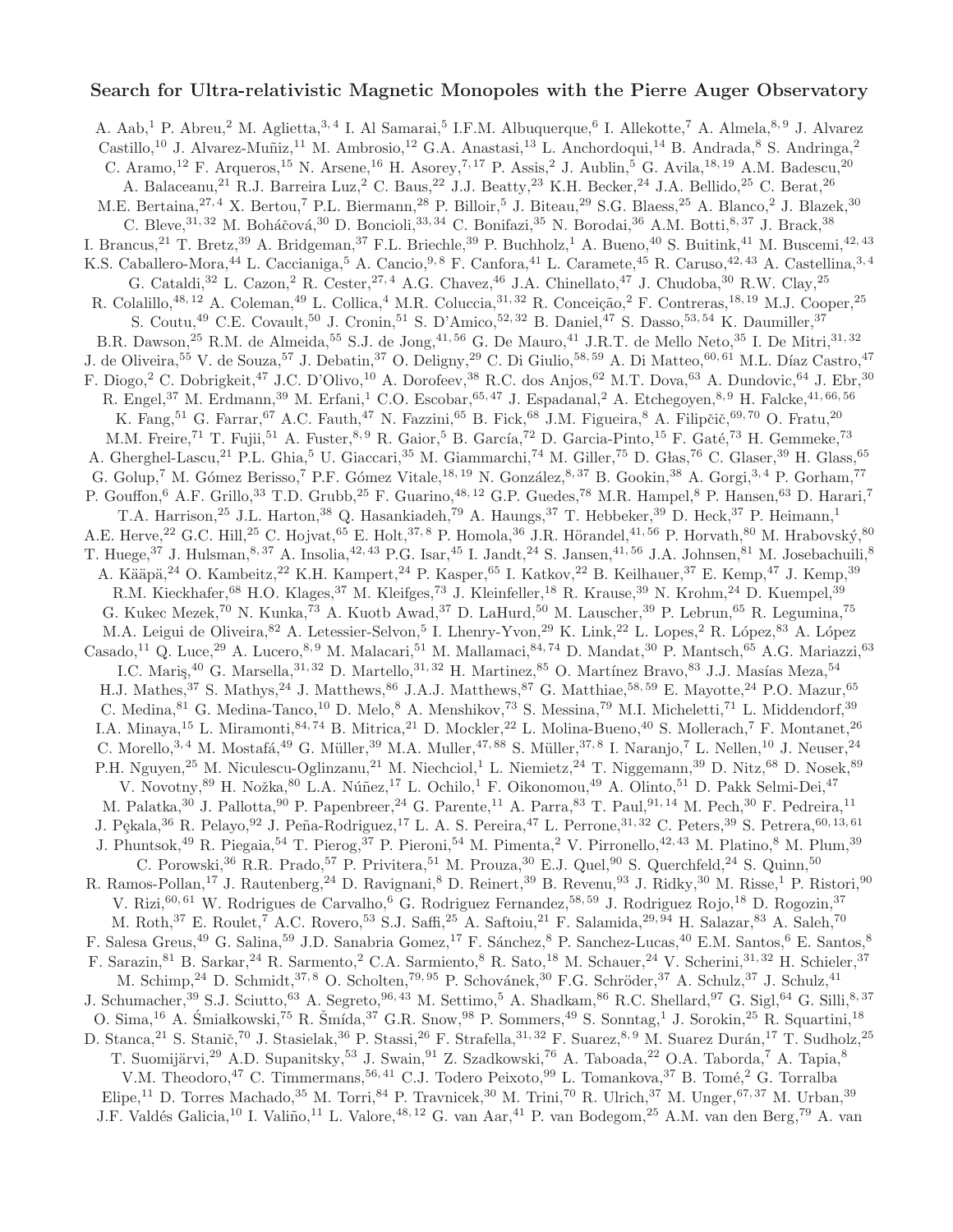Vliet,<sup>41</sup> E. Varela,<sup>83</sup> B. Vargas Cárdenas,<sup>10</sup> G. Varner,<sup>77</sup> J.R. Vázquez,<sup>15</sup> R.A. Vázquez,<sup>11</sup> D. Veberič,<sup>37</sup>

I.D. Vergara Quispe, <sup>63</sup> V. Verzi, <sup>59</sup> J. Vicha, <sup>30</sup> L. Villaseñor, <sup>46</sup> S. Vorobiov, <sup>70</sup> H. Wahlberg, <sup>63</sup> O. Wainberg, <sup>8, 9</sup>

D. Walz,<sup>39</sup> A.A. Watson,<sup>100</sup> M. Weber,<sup>73</sup> A. Weindl,<sup>37</sup> L. Wiencke,<sup>81</sup> H. Wilczyński,<sup>36</sup> T. Winchen,<sup>24</sup>

D. Wittkowski,<sup>24</sup> B. Wundheiler,<sup>8</sup> S. Wykes,<sup>41</sup> L. Yang,<sup>70</sup> D. Yelos,<sup>9,8</sup> A. Yushkov,<sup>8</sup> E. Zas,<sup>11</sup> D. Zavrtanik,<sup>70,69</sup>

M. Zavrtanik,  $69, 70$  A. Zepeda,  $85$  B. Zimmermann,  $73$  M. Ziolkowski, <sup>1</sup> Z. Zong,  $29$  and F. Zuccarello<sup>42, 43</sup>

(The Pierre Auger Collaboration), <sup>∗</sup>

Universität Siegen, Fachbereich  $7$  Physik – Experimentelle Teilchenphysik, Germany

 $^{2}$ Laboratório de Instrumentação e Física Experimental de Partículas – LIP

and Instituto Superior Técnico - IST, Universidade de Lisboa - UL, Portugal

Osservatorio Astrofisico di Torino (INAF), Torino, Italy

INFN, Sezione di Torino, Italy

 ${}^{5}$ Laboratoire de Physique Nucléaire et de Hautes Energies (LPNHE),

Universités Paris 6 et Paris 7, CNRS-IN2P3, France

 $^6$ Universidade de São Paulo, Inst. de Física, São Paulo, Brazil

 $^7$ Centro Atómico Bariloche and Instituto Balseiro (CNEA-UNCuyo-CONICET), Argentina

 ${}^8$ Instituto de Tecnologías en Detección y Astropartículas (CNEA,

CONICET, UNSAM), Centro Atómico Constituyentes,

Comisión Nacional de Energía Atómica, Argentina

 $^{9}$ Universidad Tecnológica Nacional – Facultad Regional Buenos Aires, Argentina

Universidad Nacional Autónoma de México, México

Universidad de Santiago de Compostela, Spain

INFN, Sezione di Napoli, Italy

Gran Sasso Science Institute (INFN), L'Aquila, Italy

Department of Physics and Astronomy, Lehman College, City University of New York, USA

Universidad Complutense de Madrid, Spain

University of Bucharest, Physics Department, Romania

Universidad Industrial de Santander, Colombia

Observatorio Pierre Auger, Argentina

Observatorio Pierre Auger and Comisión Nacional de Energía Atómica, Argentina

 $\prescript{20}{}{University}$  Politehnica of Bucharest, Romania

"Horia Hulubei" National Institute for Physics and Nuclear Engineering, Romania

Karlsruhe Institute of Technology, Institut für Experimentelle Kernphysik (IEKP), Germany

Ohio State University, USA

Bergische Universität Wuppertal, Department of Physics, Germany

University of Adelaide, Australia

 $^{26}$ Laboratoire de Physique Subatomique et de Cosmologie (LPSC),

Universit´e Grenoble-Alpes, CNRS/IN2P3, France

Università Torino, Dipartimento di Fisica, Italy

Max-Planck-Institut für Radioastronomie, Bonn, Germany

<sup>29</sup>Institut de Physique Nucléaire d'Orsay (IPNO), Université Paris 11, CNRS-IN2P3, France

Institute of Physics (FZU) of the Academy of Sciences of the Czech Republic, Czech Republic

Università del Salento, Dipartimento di Matematica e Fisica "E. De Giorgi", Italy

INFN, Sezione di Lecce, Italy

INFN Laboratori Nazionali del Gran Sasso, Italy

now at Deutsches Elektronen-Synchrotron (DESY), Zeuthen, Germany

Universidade Federal do Rio de Janeiro (UFRJ), Instituto de Física, Brazil

Institute of Nuclear Physics PAN, Poland

Karlsruhe Institute of Technology, Institut für Kernphysik (IKP), Germany

Colorado State University, USA

RWTH Aachen University, III. Physikalisches Institut A, Germany

Universidad de Granada and C.A.F.P.E., Spain

 $^{41}$ Institute for Mathematics, Astrophysics and Particle Physics (IMAPP), Radboud Universiteit, Nijmegen, Netherlands

 $^{42}$ Università di Catania, Dipartimento di Fisica e Astronomia, Italy

INFN, Sezione di Catania, Italy

 $^{44}$ Universidad Autónoma de Chiapas, México

Institute of Space Science, Romania

 $^{46}$ Universidad Michoacana de San Nicolás de Hidalgo, México

Universidade Estadual de Campinas (UNICAMP), Brazil

 $^{48}$ Università di Napoli "Federico II", Dipartimento di Fisica "Ettore Pancini", Italy

Pennsylvania State University, USA

Case Western Reserve University, USA

University of Chicago, USA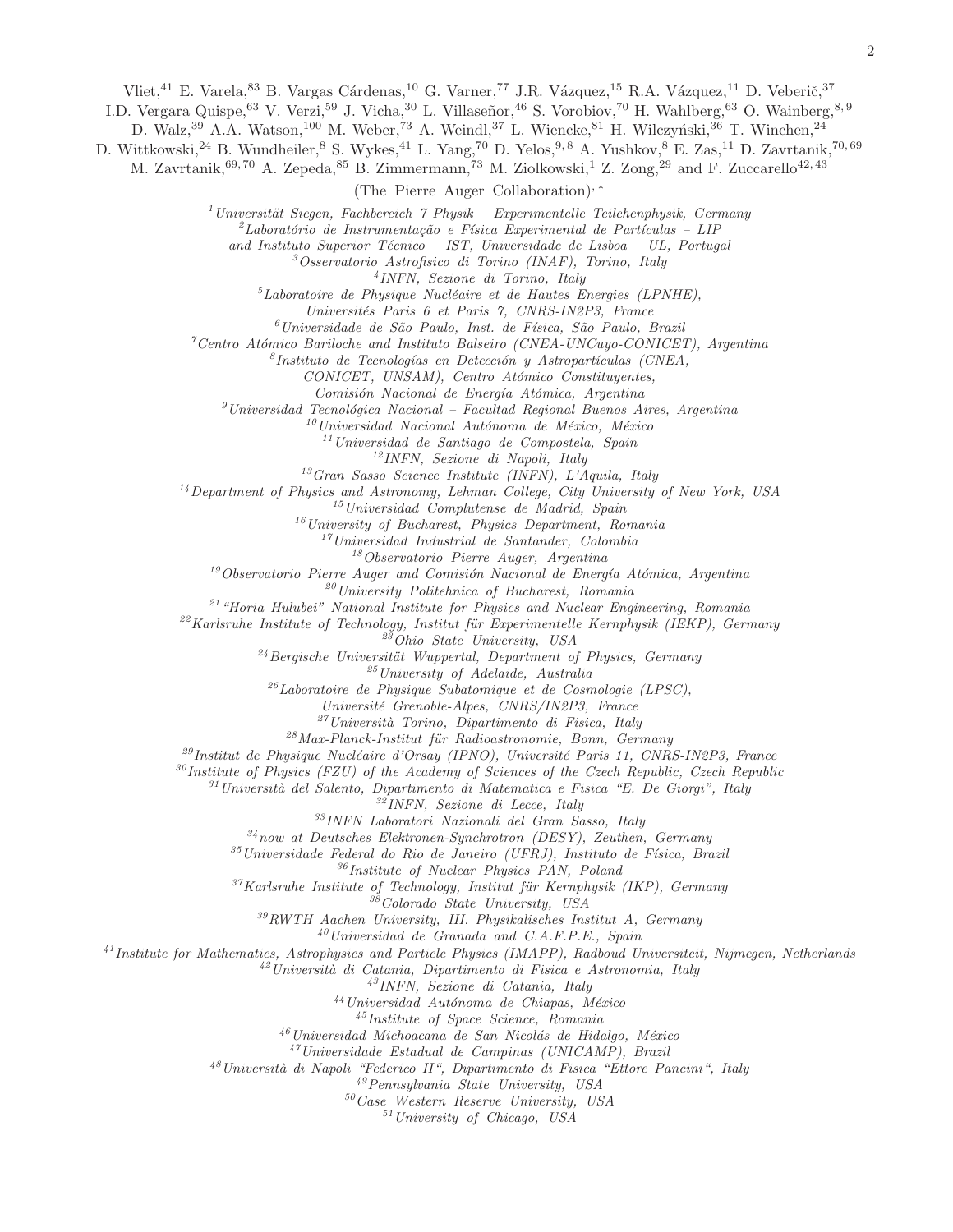$52$ Università del Salento, Dipartimento di Ingegneria, Italy

 $^{53}$ Instituto de Astronomía y Física del Espacio (IAFE, CONICET-UBA), Argentina

 $54$ Departamento de Física and Departamento de Ciencias de la Atmósfera y los Océanos,

FCEyN, Universidad de Buenos Aires, Argentina

<sup>55</sup>Universidade Federal Fluminense, Brazil

 $56$ Nationaal Instituut voor Kernfysica en Hoge Energie Fysica (NIKHEF), Netherlands

<sup>57</sup>Universidade de São Paulo, Inst. de Física de São Carlos, São Carlos, Brazil

 $58$ Università di Roma "Tor Vergata", Dipartimento di Fisica, Italy

<sup>59</sup>INFN, Sezione di Roma "Tor Vergata", Italy

 $^{60}$ Università dell'Aquila, Dipartimento di Scienze Fisiche e Chimiche, Italy

<sup>61</sup>INFN, Gruppo Collegato dell'Aquila, Italy

 $62$ Universidade Federal do Paraná, Setor Palotina, Brazil

 $^{63}$ IFLP, Universidad Nacional de La Plata and CONICET, Argentina

 $^{64}$ Universität Hamburg, II. Institut für Theoretische Physik, Germany

 $^{65}$ Fermi National Accelerator Laboratory, USA

 $^{66}$ Stichting Astronomisch Onderzoek in Nederland (ASTRON), Dwingeloo, Netherlands

 $67$ New York University, USA

 $^{68}$ Michigan Technological University, USA

 $^{69}$ Experimental Particle Physics Department, J. Stefan Institute, Slovenia

 $^{70}$ Laboratory for Astroparticle Physics, University of Nova Gorica, Slovenia

 $^{71}$ Instituto de Física de Rosario (IFIR) – CONICET/U.N.R. and

Facultad de Ciencias Bioquímicas y Farmacéuticas U.N.R., Argentina

 $^{72}$ Instituto de Tecnologías en Detección y Astropartículas (CNEA, CONICET,

UNSAM) and Universidad Tecnológica Nacional – Facultad Regional Mendoza (CONICET/CNEA), Argentina

<sup>73</sup>Karlsruhe Institute of Technology, Institut für Prozessdatenverarbeitung und Elektronik (IPE), Germany

<sup>74</sup>INFN, Sezione di Milano, Italy

 $^{75}$ University of Lódź, Faculty of Astrophysics, Poland

 $76$ University of Lódź, Faculty of High-Energy Astrophysics, Poland

<sup>77</sup>University of Hawaii, USA

<sup>78</sup>Universidade Estadual de Feira de Santana (UEFS), Brazil

 $79 KVI$  – Center for Advanced Radiation Technology, University of Groningen, Netherlands

 $80$ Palacky University, RCPTM, Czech Republic

<sup>81</sup>Colorado School of Mines, USA

<sup>82</sup>Universidade Federal do ABC (UFABC), Brazil

 $83$ Benemérita Universidad Autónoma de Puebla (BUAP), México

 $84$ Università di Milano, Dipartimento di Fisica, Italy

 $85$ Centro de Investigación y de Estudios Avanzados del IPN (CINVESTAV), México

<sup>86</sup>Louisiana State University, USA

<sup>87</sup>University of New Mexico, USA

<sup>88</sup>Universidade Federal de Pelotas, Brazil

 $89$ University Praque, Institute of Particle and Nuclear Physics, Czech Republic

 $90$ Centro de Investigaciones en Láseres y Aplicaciones, CITEDEF and CONICET, Argentina

 $\real^{91}$  Northeastern University, USA

 $92$ Unidad Profesional Interdisciplinaria en Ingeniería y Tecnologías

Avanzadas del Instituto Politécnico Nacional (UPIITA-IPN), México

 $^{93}$ SUBATECH, École des Mines de Nantes, CNRS-IN2P3, Université de Nantes

 $^{94}$ INFN, Sezione di Milano Bicocca, Italy

 $95$ also at Vrije Universiteit Brussels, Brussels, Belgium

 $^{96}$ INAF – Istituto di Astrofisica Spaziale e Fisica Cosmica di Palermo, Italy

<sup>97</sup>Centro Brasileiro de Pesquisas Fisicas (CBPF), Brazil

<sup>98</sup>University of Nebraska, USA

 $99$ Universidade de São Paulo, Escola de Engenharia de Lorena, Brazil

 $100$  School of Physics and Astronomy, University of Leeds, Leeds, United Kingdom

We present a search for ultra-relativistic magnetic monopoles with the Pierre Auger Observatory. Such particles, possibly a relic of phase transitions in the early universe, would deposit a large amount of energy along their path through the atmosphere, comparable to that of ultrahigh-energy cosmic rays (UHECRs). The air shower profile of a magnetic monopole can be effectively distinguished by the fluorescence detector from that of standard UHECRs. No candidate was found in the data collected between 2004 and 2012, with an expected background of less than 0.1 event from UHECRs. The corresponding 90% confidence level (C.L.) upper limits on the flux of ultra-relativistic magnetic monopoles range from  $10^{-19}$   $\text{(cm}^2 \text{ sr s})^{-1}$  for a Lorentz factor  $\gamma = 10^9$  to  $2.5 \times 10^{-21}$   $\text{(cm}^2 \text{ sr s})^{-1}$  for  $\gamma = 10^{12}$ . These results - the first obtained with a UHECR detector - improve previously published limits by up to an order of magnitude.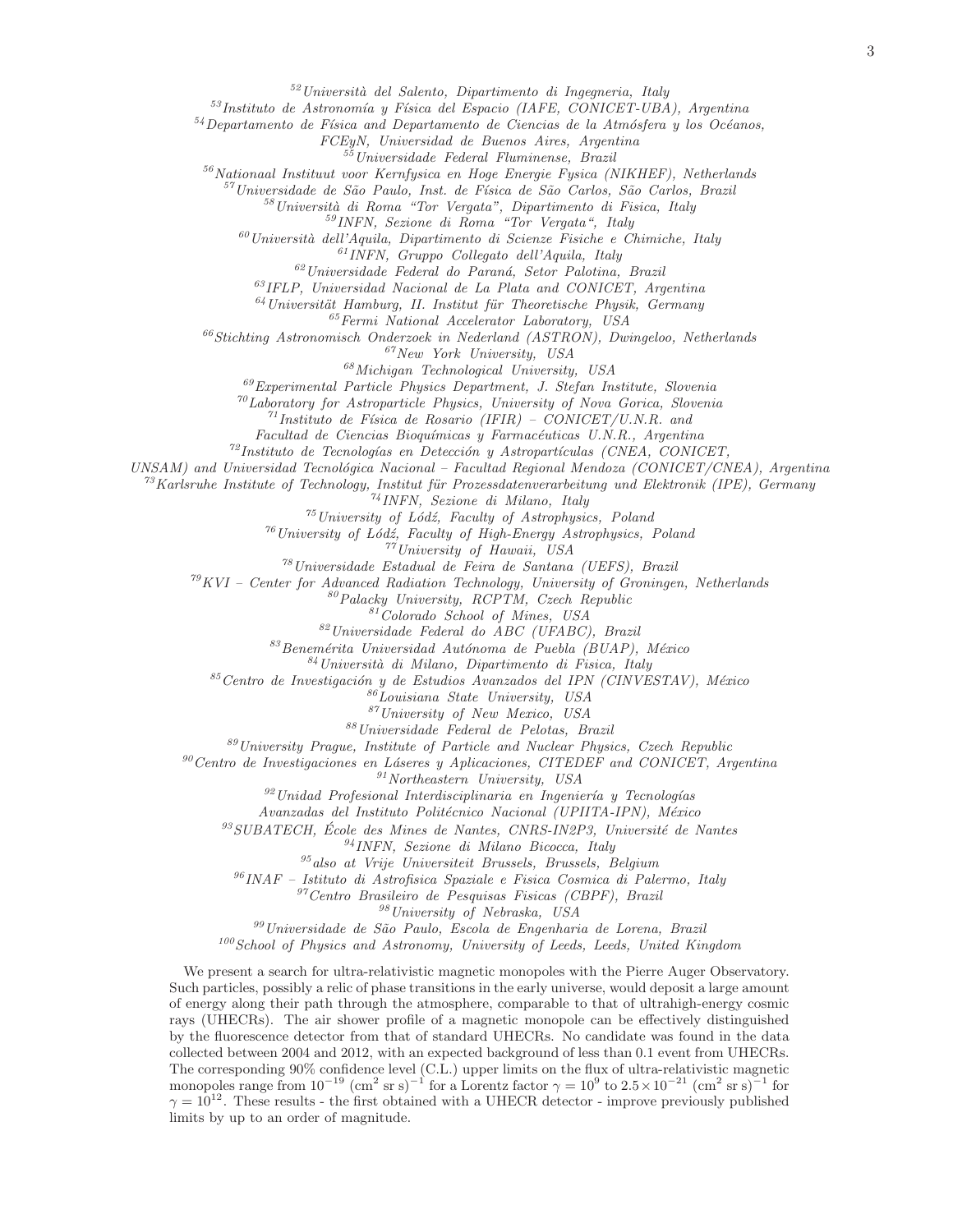### I. INTRODUCTION

Maxwell's unified description of electric and magnetic phenomena is one of the greatest achievements of 19th century physics. Free magnetic charges and currents are not allowed in Maxwell's equations, a consequence of their apparent absence in Nature. On the other hand, there are essential theoretical motivations for magnetic monopoles. Their existence would naturally explain the quantization of electric charge, as first noted by Dirac [1] in 1931. Also, magnetic monopoles are required in Grand Unified Theories (GUTs), where they appear as intrinsically stable topological defects when a symmetry breaking results in a  $U(1)$  subgroup [2–4]. In typical GUT models, supermassive magnetic monopoles  $(M \approx 10^{26} \text{ eV}/c^2)$  are produced in the early Universe at the phase transition corresponding to the spontaneous symmetry breaking of the unified fundamental interactions. When the original unified group undergoes secondary symmetry breaking at lower energy scales, socalled intermediate-mass monopoles (IMMs,  $M \sim 10^{11}$  –  $10^{20}$  eV/c<sup>2</sup>) may be generated. These particles, too massive to be produced at accelerators, may be present today as a cosmic-radiation relic of such early Universe transitions.

Supermassive magnetic monopoles should be gravitationally bound to the Galaxy (or to the Sun or Earth) with non-relativistic virial velocities  $[2-4]$ . Lighter magnetic monopoles can reach relativistic velocities through acceleration in coherent domains of the Galactic and intergalactic magnetic fields, as well as in astrophysical objects (e.g., neutron stars) [5, 6]. Kinetic energies of the order of 10<sup>25</sup> eV have been predicted [7], which result in ultra-relativistic velocities for IMMs. Large-exposure experimental searches for magnetic monopoles are based on their velocity-dependent interactions with matter, with a wide range of velocities allowed for GUT monopoles.

There is a long history of experimental searches for magnetic monopoles with a variety of experiments such as MACRO [8], AMANDA [9], Baikal [10], SLIM [11], RICE [12], ANITA [13] and IceCube [14]. The strongest upper limit on the flux of non-relativistic magnetic monopoles  $(4 \times 10^{-5} \leq \beta = v/c \leq 0.5)$  comes from the MACRO experiment at  $\approx 1.5 \times 10^{-16}$  (cm<sup>2</sup> sr s)<sup>-1</sup> (90%) C.L.) [8]. At relativistic velocities ( $\beta \approx 0.9$ ), the IceCube Observatory has placed the best limit at  $\approx 4 \times 10^{-18}$  $\text{cm}^2$  sr s)<sup>-1</sup> [14]. The best limit on the flux of ultrarelativistic IMMs (Lorentz factor  $\gamma \approx 10^{11}$ ) is reported by the ANITA-II experiment at  $\approx 10^{-19}$  (cm<sup>2</sup> sr s)<sup>-1</sup> [13].

4

These upper limits are below the Parker bound [15] of  $\sim 10^{-15}$  (cm<sup>2</sup> sr s)<sup>-1</sup>, which represents the largest possible magnetic-monopole flux consistent with survival of the Galactic magnetic field. However, the original Parker bound does not take into account the current knowledge of the Galactic magnetic field and its almost chaotic nature, with domain lengths in the range  $1 - 10$  kpc. The so-called "extended Parker bound" [16] becomes massdependent with  $\Phi \sim 10^{-16} M/(10^{26} \text{ eV}) \ (\text{cm}^2 \text{ sr s})^{-1}$  with M the monopole mass, and is well below current experimental sensitivities (for relativistic and ultra-relativistic monopoles).

In this paper, we report a search for ultra-relativistic IMMs with data collected with the Pierre Auger Observatory between 1 December 2004 and 31 December 2012. Details of the Observatory are given in Section II. The search is motivated by the large energy deposited by ultra-relativistic IMMs along their path in the atmosphere, comparable to that of UHECRs, with a distinctive longitudinal development well-suited for detection by the fluorescence detector. The characteristics of air showers induced by IMMs are described in Section III. Simulations and event reconstruction procedures are presented in Section IV. The event selection criteria are described in Section V. The exposure, i.e., the timeintegrated aperture, for the IMM search is evaluated in Section VI. Details of the data analysis and results are presented in Section VII. Conclusions are drawn in Section VIII.

### II. PIERRE AUGER OBSERVATORY

The Pierre Auger Observatory [17] is the largest UHECR detector currently in operation. Located in the southern hemisphere in western Argentina, just northeast of the town of Malargüe ( $69°W$ ,  $35°S$ , 1400 m a.s.l.), it covers an area of 3000 km<sup>2</sup> with a surface-detector array (SD) [18] overlooked by a fluorescence detector (FD) [19].

The SD consists of 1660 water-Cherenkov detectors arranged in a triangular grid of 1500 m spacing, operating with a duty cycle of nearly 100%. The SD stations detect at ground level the secondary particles of the extensive air shower (EAS) produced by the UHECR primary interaction in the atmosphere. The FD detects the UV fluorescence light from nitrogen molecules excited by the EAS particles along their path in the atmosphere. Its operation is limited to clear moonless nights, resulting in a duty cycle of  $\sim 15\%$  [17]. The FD consists of 24 telescopes, arranged in groups of six at four sites overlooking the SD. Each telescope has a field of view of  $30^{\circ} \times 30^{\circ}$  in azimuth and elevation, with a  $13 \text{ m}^2$  spherical segmented mirror collecting fluorescence light onto a 440 photomultiplier (PMT) camera. The telescope's  $3.8 \text{ m}^2$  aperture optics are of the Schmidt design and are equipped with

<sup>∗</sup>Electronic address: auger\_spokespersons@fnal.gov; URL: http: //www.auger.org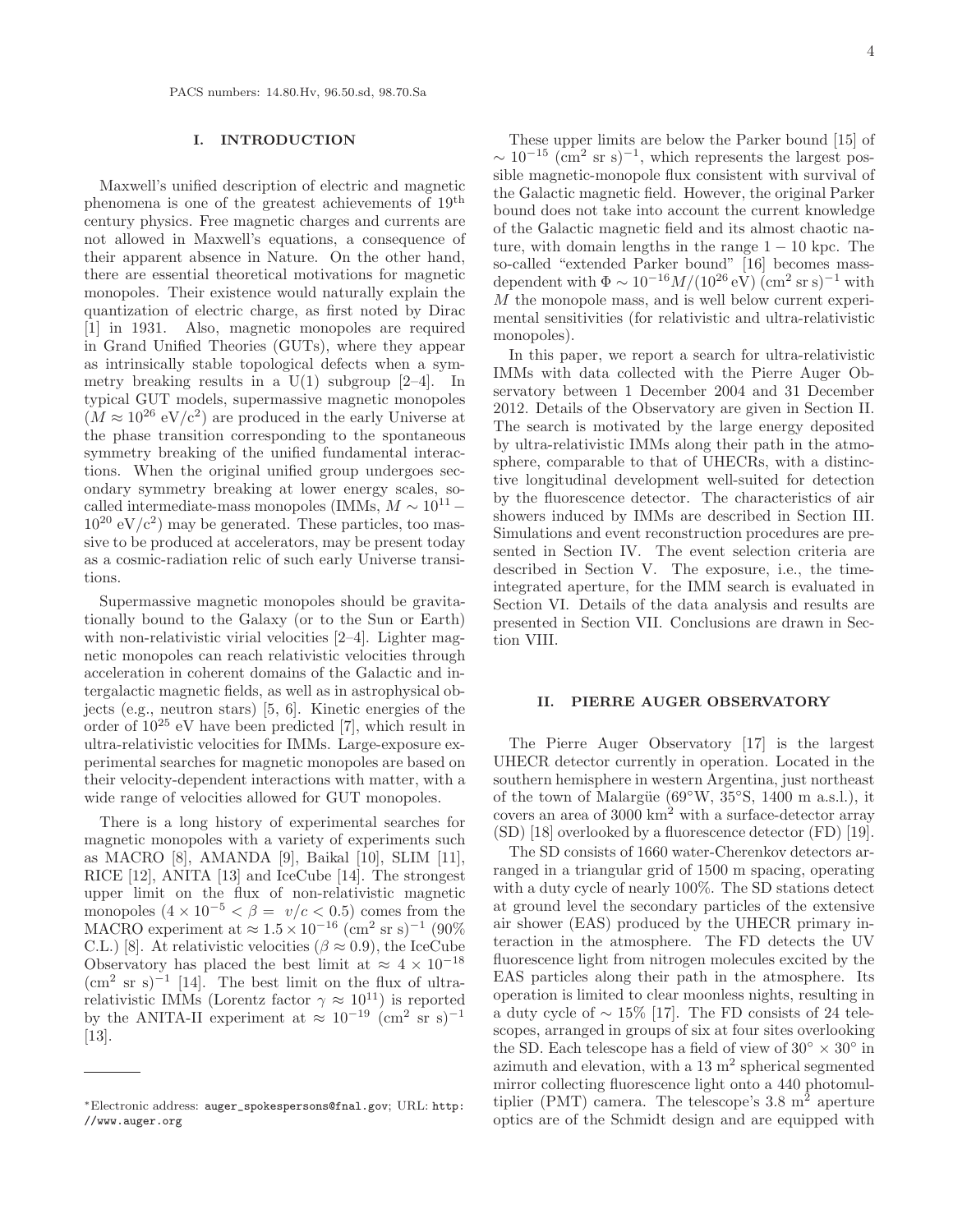

FIG. 1: Energy loss of a magnetic monopole in air as a function of its Lorentz factor  $\gamma$ .

an annular corrector lens to minimize spherical aberration. The FD measures the longitudinal development of the UHECR shower in the atmosphere, since the fluorescence light is proportional to the energy deposited by the EAS particles [20–22]. The depth corresponding to the maximum energy deposit,  $X_{\text{max}}$ , and a calorimetric estimate of the shower energy are obtained from a fit of the shower profile. For the present analysis, we will use "hybrid" events - showers simultaneously detected by the FD and SD - which are reconstructed with superior resolution:  $\sim 0.6^{\circ}$  in arrival direction,  $\sim 6\%$  in energy and  $\leq 20$  g/cm<sup>2</sup> in  $X_{\text{max}}$ , respectively [23]. Systematic uncertainties on the energy and  $X_{\text{max}}$  are 14% [17, 24] and  $\leq$ 10 g/cm<sup>2</sup> [23], respectively.

#### III. ULTRA-RELATIVISTIC MONOPOLE-INDUCED AIR SHOWERS

Electromagnetic interactions of magnetic monopoles have been extensively investigated [7, 25]. The electromagnetic energy loss of a magnetic monopole in air is shown in Figure 1 as a function of its Lorentz factor  $\gamma = E_{\text{mon}}/M$ . Collisional energy loss is the dominant contribution for  $\gamma \leq 10^4$ . At higher Lorentz factors, pair production and photo-nuclear interactions become the main cause of energy loss. Bremsstrahlung is highly suppressed by the large monopole mass. An ultrarelativistic IMM would deposit a large amount of energy in its passage through the Earth's atmosphere, comparable to that of a UHECR. For example, a singly-charged IMM with  $\gamma = 10^{11}$  loses  $\approx 700 \text{ PeV}/(\text{g}/\text{cm}^2)$  (cf. Figure 1), which sums up to  $\approx 10^{20.8}$  eV when integrated over an atmospheric depth of  $\approx 1000 \text{ g/cm}^2$ . This energy will be dissipated by the IMM through production of secondary showers initiated by photo-nuclear effects and pair productions along its path.

In order to study the characteristics of IMM-induced showers, we implemented magnetic-monopole interactions in the CORSIKA air-shower simulation software [26]. Specifically, existing subroutines for muonic collisional loss,  $e^+e^-$ -pair production and photo-nuclear interaction were appropriately modified in CONEX [27], which can be used within CORSIKA to perform a combination of stochastic particle production and numeric integration of particle cascades. We used [28, 29] to parameterize the differential cross section for  $e^+e^-$ -pair production and the Bezrukov-Bugaev parameterization [30, 31] for the photo-nuclear interaction model. To describe magnetic monopole interactions, the cross sections were scaled up by a factor  $z_M^2$  [7, 25], where  $z_M = 1/(2\alpha)$ is the singly-charged monopole charge and  $\alpha$  is the finestructure constant. Pair production and photo-nuclear interactions were treated explicitly as stochastic processes resulting in secondary particles produced along the monopole path in the atmosphere. Standard CONEX routines were used to simulate showers originating from these secondary particles. Collisional losses were implemented as continuous energy losses.

The longitudinal profile of the energy deposited by an ultra-relativistic IMM of  $E_{\text{mon}} = 10^{25}$  eV,  $\gamma = 10^{11}$  and zenith angle of 70◦ is shown in Figure 2. When compared with a standard UHECR proton shower of energy  $10^{20}$  eV (black solid line in Figure 2), the IMM shower presents a much larger energy deposit and deeper development, due to the superposition of many showers uniformly produced by the IMM along its path in the atmosphere. This distinctive feature will be used in our analysis, which is based on the shower development measured in the hybrid events. Also, we have confirmed this feature in case if we use other parameterizations (e.g., ALLM [32]), meaning the difference between cross sections is a second order effect for the shower profile of IMM. Depending on their energy, ultra-relativistic IMMs may traverse the Earth [13, 14] and emerge from the ground producing upwardgoing showers. We have not searched for this kind of candidate, which would not guarantee a high-quality reconstruction of the shower development.

### IV. MONTE CARLO SIMULATIONS AND EVENT RECONSTRUCTION

Monte Carlo samples of ultra-relativistic IMMs were simulated for Lorentz factors in the range  $\gamma = 10^8 - 10^{12}$ at a fixed monopole energy of  $E_{\text{mon}} = 10^{25}$  eV, because the monopole energy loss does not depend on  $E_{\text{mon}}$  but rather on  $\gamma$  in the ultra-relativistic regime of this search. While we used a fixed  $E_{\text{mon}}$  in the simulations, the results can be readily applied to a much larger range of monopole energies.

To estimate the background from UHECRs, we simulated proton showers with energy  $E_p$  between  $10^{18}$  eV and  $10^{21}$  eV. Proton primaries are chosen to obtain a conservative estimate of the cosmic-ray background (cf.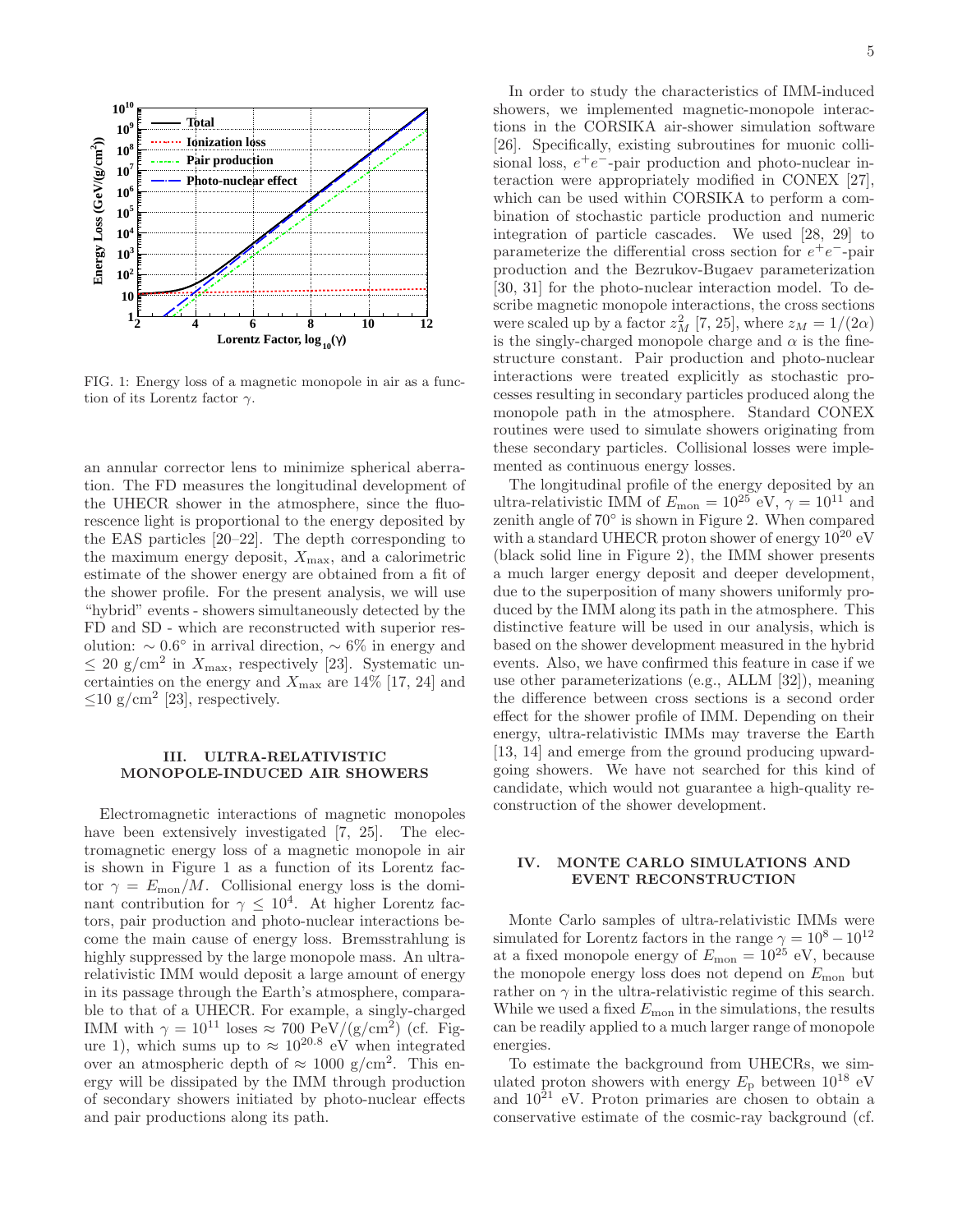

FIG. 2: Longitudinal profile of the energy deposited by an ultra-relativistic IMM of  $E_{\text{mon}} = 10^{25}$  eV,  $\gamma = 10^{11}$  and zenith angle of 70◦ (red solid line). The profile of a UHECR proton shower of energy  $10^{20}$  eV is shown as a black solid line.

Sec. VII). We used three different models - QGSJetII-04, Sibyll 2.1 and EPOS-LHC - to account for uncertainties in the hadronic interactions. Events were simulated according to an  $E_{\rm p}^{-1}$  energy spectrum, to ensure sufficient Monte Carlo statistics at the highest energy, and then appropriately weighted to reproduce the energy spectrum measured by the Pierre Auger Observatory [33].

For both the IMM and UHECR simulations, we used the CORSIKA package [26] to generate an isotropic distribution of showers above the horizon, and the Auger Offline software [34] to produce the corresponding FD and SD events. We found that the standard event reconstruction, which is optimized for UHECRs, provides equally accurate direction and longitudinal profile for ultra-relativistic IMM showers. An example of reconstructed longitudinal profile for a simulated magnetic monopole of energy  $10^{25}$  eV and  $\gamma = 10^{11}$  is shown in Figure 3 indicating the profile of the generated COR-SIKA shower (blue line) and the result of a fit of the reconstructed profile with a Gaisser-Hillas function [35] (red line). For standard UHECRs, the energy,  $E_{\rm sh}$ , and the depth of maximum development,  $X_{\text{max}}$ , of the shower are estimated by the integral of the fitted profile and by the position of its maximum, respectively. When applied to an ultra-relativistic IMM shower profile, the Gaisser-Hillas parameterization provides a very good fit of the portion of the profile detected in the FD field of view (cf. red and blue lines in Figure 3 in the relevant range). Also, due to the steep rising of the ultra-relativistic IMM profile, the fit systematically converges to a value of  $X_{\text{max}}$ beyond the lower edge of the FD field of view, corresponding to the largest visible slant depth,  $X_{\text{up}}$ . We will use this characteristic to reject most of the standard UHECR showers, which constitute the background for this search. Since  $X_{\mathrm{max}}$  of standard UHECR showers are located in



FIG. 3: Reconstructed signals for a simulated magnetic monopole of energy  $10^{25}$  eV and  $\gamma = 10^{11}$ . In (a), the FD camera view is shown with color-coded timing of triggered pixels (time increases from blue to red). The red (blue) line indicates the reconstructed (simulated) shower direction projected on the camera view. In (b), the reconstructed longitudinal profile of the shower is shown. The red line is the result of a Gaisser-Hillas fit of the profile, with the red cross indicating the position of  $X_{\text{max}}$ . The blue line represents the simulated profile of the monopole shower. The selection variables  $X_{\text{up}}$ , the largest visible slant depth, and  $dE/dX|_{X_{\text{up}}}$ , energy deposited at  $X_{\text{up}}$ , are also indicated.

FD field of view, a specific selection is required to search for the IMM profile.

### V. EVENT SELECTION

We restricted our event selection to time periods with good operating conditions of the FD telescopes and welldefined calibration constants. Additional requirements were imposed on the quality of the atmosphere (aerosols and cloud coverage). Details on these data-quality criteria can be found in [23]. A total of 376,084 hybrid shower candidates were selected.

A further set of selection criteria was applied to ensure good-quality showers. We required the zenith angle of the shower to be  $\langle 60^\circ, 60^\circ \rangle$ , and the distance of the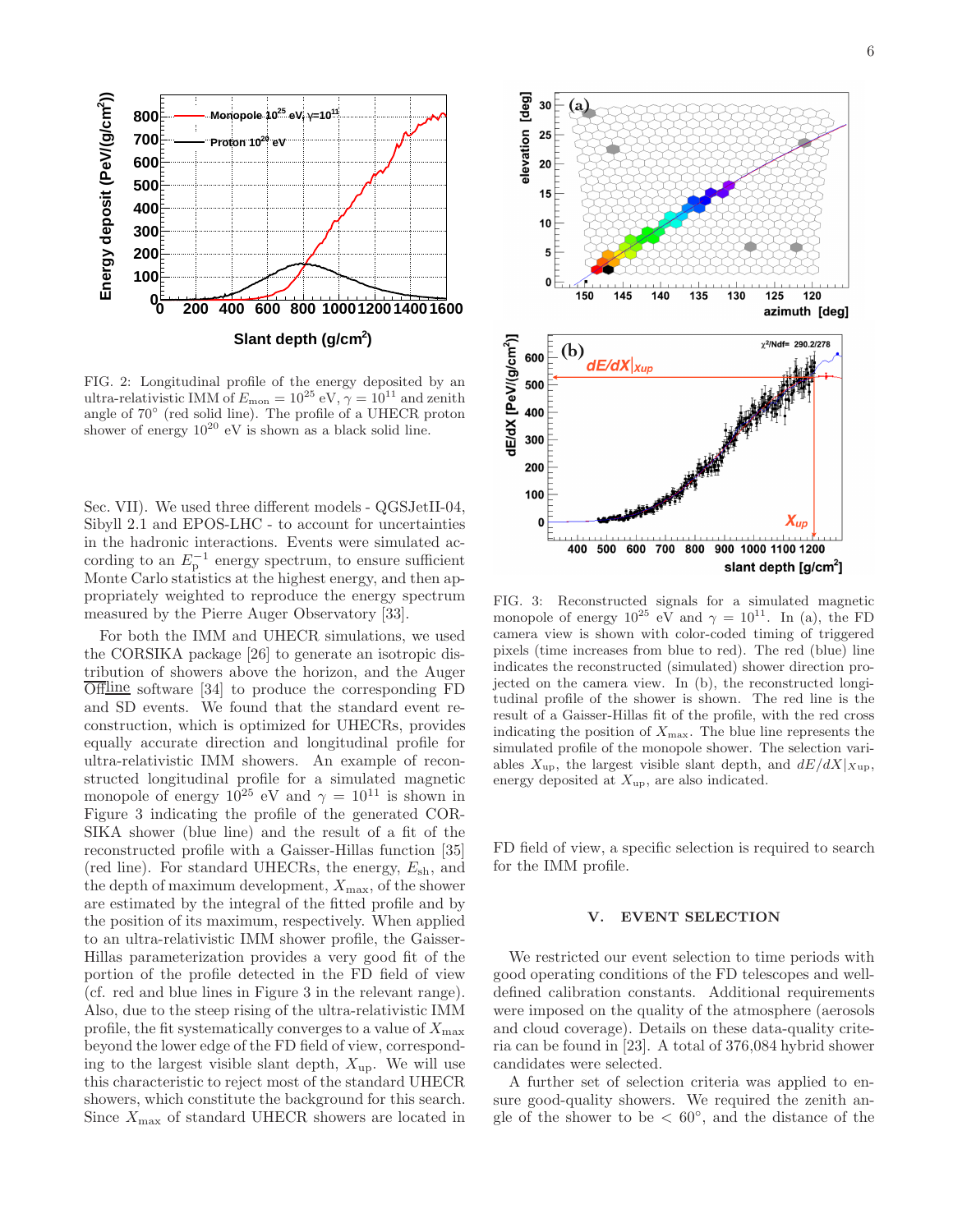shower core to the SD station with the highest signal to be less than 1500 m. The shower must be seen by at least five FD pixels over a slant depth interval of at least  $200 \text{ g/cm}^2$ . We rejected events with gaps in their profile of more than 20% of the profile length, which could be due to telescope-border effects. The Gaisser-Hillas fit of the shower profile was required to have a  $\chi^2/\text{ndf} < 2.5$ , where ndf is the number of degrees of freedom. To guarantee full SD-trigger efficiency, the shower must have a minimum energy. Rather than using  $E_{\rm sh}$ , which is ill-defined for an ultra-relativistic IMM shower, we employed the energy deposited at the largest visible slant depth  $X_{\text{up}}$ ,  $dE/dX|_{X_{\text{up}}}$ , as a discriminating variable related to the shower energy (Figure 3). The  $dE/dX|_{X_{\text{UD}}}$ is calculated by the result of the Gaisser-Hillas fit. The requirement  $dE/dX|_{Xup} > 3.0 \text{ PeV}/(\text{g/cm}^2)$  is equivalent to an energy threshold of  $\approx 10^{18.5}$  eV, where the SD is fully efficient. These shower-quality criteria selected a sample of well-reconstructed events, and are efficient for UHECRs as well as ultra-relativistic IMM showers.

Additional criteria for IMM selection were established from Monte Carlo simulations described in Section IV. We required  $X_{\text{max}}$  to be larger than  $X_{\text{un}}$ , which is almost always fulfilled by ultra-relativistic IMM showers. Only 6% of the UHECR proton showers of  $10^{18.5}$  eV survived this cut, the fraction increasing to  $32\%$  for  $10^{20.5}$  eV showers. A further reduction was obtained by appropriate constraints on the penetration of the shower and its energy deposit. To illustrate this second requirement, we show in Figure 4(a) the correlation of  $dE/dX|_{X_{\text{UD}}}$ with  $X_{\text{up}}$  for UHECR background events passing the shower-quality criteria. When  $X_{\text{max}} > X_{\text{up}}$  is required, the number of events is drastically reduced and the population becomes constrained in a much smaller region, as shown in Figure 4(b). The maximum value of  $X_{\text{max}}$  found in the UHECR proton simulated events is  $\approx 1100$  g/cm<sup>2</sup>, which results in the  $X_{up}$  upper boundary of Figure 4(b):  $X_{\text{max}}$  is always in the FD field of view when  $X_{\text{up}} \geq 1100 \text{ g/cm}^2$ . On the other hand, the reconstructed  $X_{\text{max}}$  will always be outside the FD field of view for ultra-relativistic IMM showers, independently of the shower's  $X_{\text{up}}$ . This is apparent in Figure 5, where the correlation of  $dE/dX|_{Xup}$  with  $X_{up}$  is shown for ultra-relativistic IMM simulated events. The background from UHECRs is almost eliminated by excluding an appropriate region of the  $(X_{up}, dE/dX|_{Xup})$ plane. We optimized the selection to achieve less than 0.1 background event expected in the data set of this search. The final requirement,  $X_{\text{up}} > 1080 \text{ g/cm}^2$  or  $dE/dX|_{Xup} > 150 \text{ PeV}/(g/cm^2)$ , is shown in Figure 4(b) and Figure 5 as dashed boxes, and results in an expected background of 0.07 event in the search-period data set.

The selection criteria used for this search are summarized in Table I. The corresponding selection efficiency for ultra-relativistic IMMs ranges from 3% for  $\gamma = 10^9$ to 91% for  $\gamma = 10^{12}$  (see Table II).



FIG. 4: Correlation of  $dE/dX|_{Xup}$  with  $X_{up}$  for simulated UHECR proton showers passing the quality-selection criteria (a) and the additional requirement  $X_{\text{max}} > X_{\text{up}}$  (b). The color-coded scale indicates the number of events expected in the search-period data set based on the energy spectrum measured with Auger [33]. Only events outside the dashed box in (b) are kept in the final selection for ultra-relativistic IMMs.

| Shower-quality selection criteria              | $\#$ events $f(\%)$ |      |
|------------------------------------------------|---------------------|------|
| Reconstructed events                           | 376,084             |      |
| Zenith angle $< 60^{\circ}$                    | 360,159             | 95.8 |
| Distance from nearest $SD < 1500$ m            | 359,467             | 99.8 |
| Number of FD pixels $> 5$                      | 321,293             | 89.4 |
| Slant-depth interval $> 200$ g/cm <sup>2</sup> | 205,165             | 63.9 |
| Gaps in profile $< 20\%$                       | 199,625             | 97.3 |
| profile fit $\chi^2/\text{ndf} < 2.5$          | 197,293             | 98.8 |
| $dE/dX _{Xup} > 3.0 \text{ PeV}/(g/cm^2)$      | 6812                | 3.5  |
| Magnetic-monopole selection criteria           |                     |      |
| $X_{\max} > X_{\text{up}}$                     | 352                 | 5.2  |
| $X_{\rm up} > 1080 \text{ g/cm}^2 \text{ or}$  |                     |      |
| $dE/dX _{Xup} > 150 \text{ PeV}/(g/cm^2)$      |                     |      |

TABLE I: Event-selection criteria and data-selection results. The number of events passing each selection criterion is reported, together with the corresponding fraction of events remaining,  $f$ .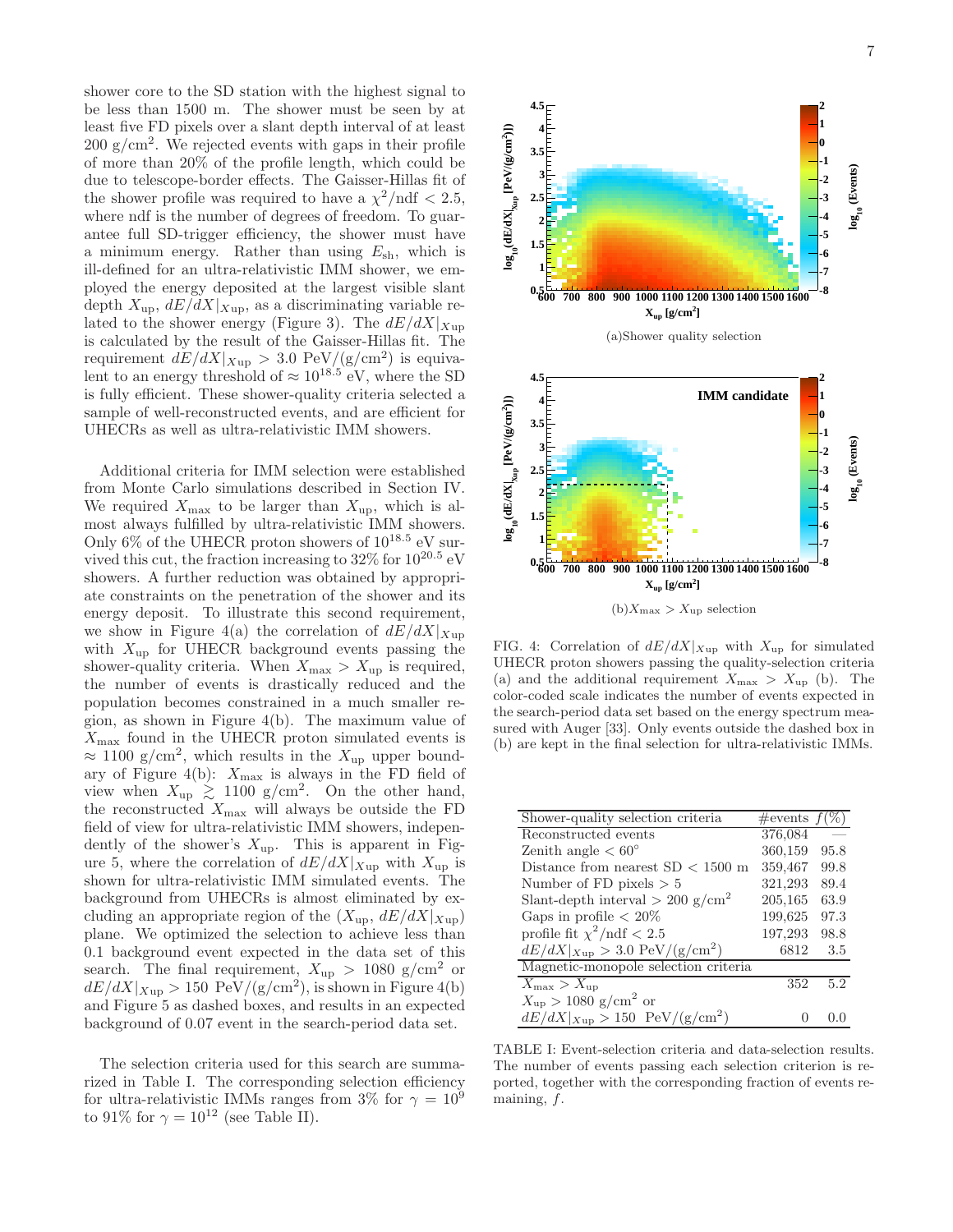

FIG. 5: Correlation of  $dE/dX|_{Xup}$  with  $X_{up}$  for simulated ultra-relativistic IMM of energy  $10^{25}$  eV and Lorentz factors  $\gamma = 10^{10}$ (a) and  $10^{11}$ (b). The color-coded scale indicates the number of events expected in the search-period data set assuming a flux of  $10^{-20}$  (cm<sup>2</sup> sr s)<sup>-1</sup>. Only events outside the dashed boxes are kept in the final selection for ultrarelativistic IMMs.

#### VI. EXPOSURE

The flux Φ of ultra-relativistic IMMs of Lorentz factor  $\gamma$  is given by

$$
\Phi(\gamma) = \frac{k}{\mathcal{E}(\gamma)},\tag{1}
$$

where  $k$  is the number of events surviving the selection criteria of Table I (or an appropriate upper limit if no candidate is found), and  $\mathcal{E}(\gamma)$  is the exposure, i.e., the time-integrated aperture for the hybrid detection of ultra-relativistic IMMs. The exposure is defined as [36]:

$$
\mathcal{E}(\gamma) = \int_{S_{\text{gen}}} \int_{\Omega} \int_{T} \epsilon(\gamma, t, \theta, \phi, x, y) \cos \theta dS d\Omega dt, \quad (2)
$$

where  $\epsilon$  is the detection efficiency for an ultra-relativistic IMM of zenith angle  $\theta$  and azimuth angle  $\phi$  intersecting

the ground at a position  $(x, y)$ ,  $\Omega$  is the solid angle,  $S_{\text{gen}}$ is the area over which events are detectable, and  $T$  is the time period of the search data set.

In general, the detection efficiency  $\epsilon$  changes over time, which must be taken into account in the calculation of the exposure. In fact, the effective area of the SD array and the number of operating FD telescopes grew during the Observatory installation from 2004 to 2008, and then varied due to occasional failures of the SD stations or FD telescopes. Sometimes weather conditions (e.g., wind, rain) introduced down-time in the operation of the FD. Also, the night-sky background and atmospheric conditions, such as aerosol concentration and cloud coverage, changed during data taking, which affected the sensitivity of the FD telescopes.

These effects were properly taken into account with a time-dependent detector simulation [36], which makes use of slow-control information and atmospheric measurements recorded during data taking. The detector configuration and atmospheric characteristics were changed in the simulation according to the time period T. For each Lorentz factor  $\gamma$ , we generated a number  $N(\gamma, \cos \theta)$  of ultra-relativistic IMM showers over an area  $S_{\text{gen}}$ , with  $n(\gamma, \cos \theta)$  of them fulfilling the event-selection criteria of Table I. Then the exposure given by Equation 2 was numerically evaluated:

$$
\mathcal{E}(\gamma) = 2\pi \ S_{\text{gen}} \ T \ \sum_{i} \frac{n(\gamma, \cos \theta_i)}{N(\gamma, \cos \theta_i)} \ \cos \theta_i \ \Delta \cos \theta_i. \tag{3}
$$

Table II shows the estimated hybrid exposure as a function of the IMM Lorentz factor. The exposure corresponding to the search period ranges from  $\approx 100 \text{ km}^2 \text{ sr}$ yr for  $\gamma = 10^9$  to  $\approx 3000 \text{ km}^2 \text{ sr}$  yr for  $\gamma \ge 10^{11}$ . Several sources of systematic uncertainties were considered. The uncertainty of the on-time calculation resulted in an uncertainty of 4% on the exposure. The detection efficiency estimated through the time-dependent detector simulation depends on the fluorescence yield assumed in the simulation, on the FD shower-reconstruction methods and on the atmospheric parameters and FD calibration constants recorded during data taking. Following the procedures of [36], the corresponding uncertainty on the exposure was estimated to be 18%. To estimate the uncertainty associated with the event selection, we changed the size of the  $(X_{\text{up}}, dE/dX|_{X_{\text{up}}})$  selection box according to the uncertainty on the two selection variables.  $X_{\text{up}}$ was changed by  $\pm 10$  g/cm<sup>2</sup>, corresponding to the uncertainty on  $X_{\text{max}}$  [23], and  $dE/dX|_{X_{\text{up}}}$  was changed by the uncertainty on the FD energy scale [33]. The number of selected IMM events changed by 9%, which was taken as an estimate of the uncertainty on the exposure. From the sum in quadrature of these uncertainties, a total systematic uncertainty of 21% was assigned to the exposure.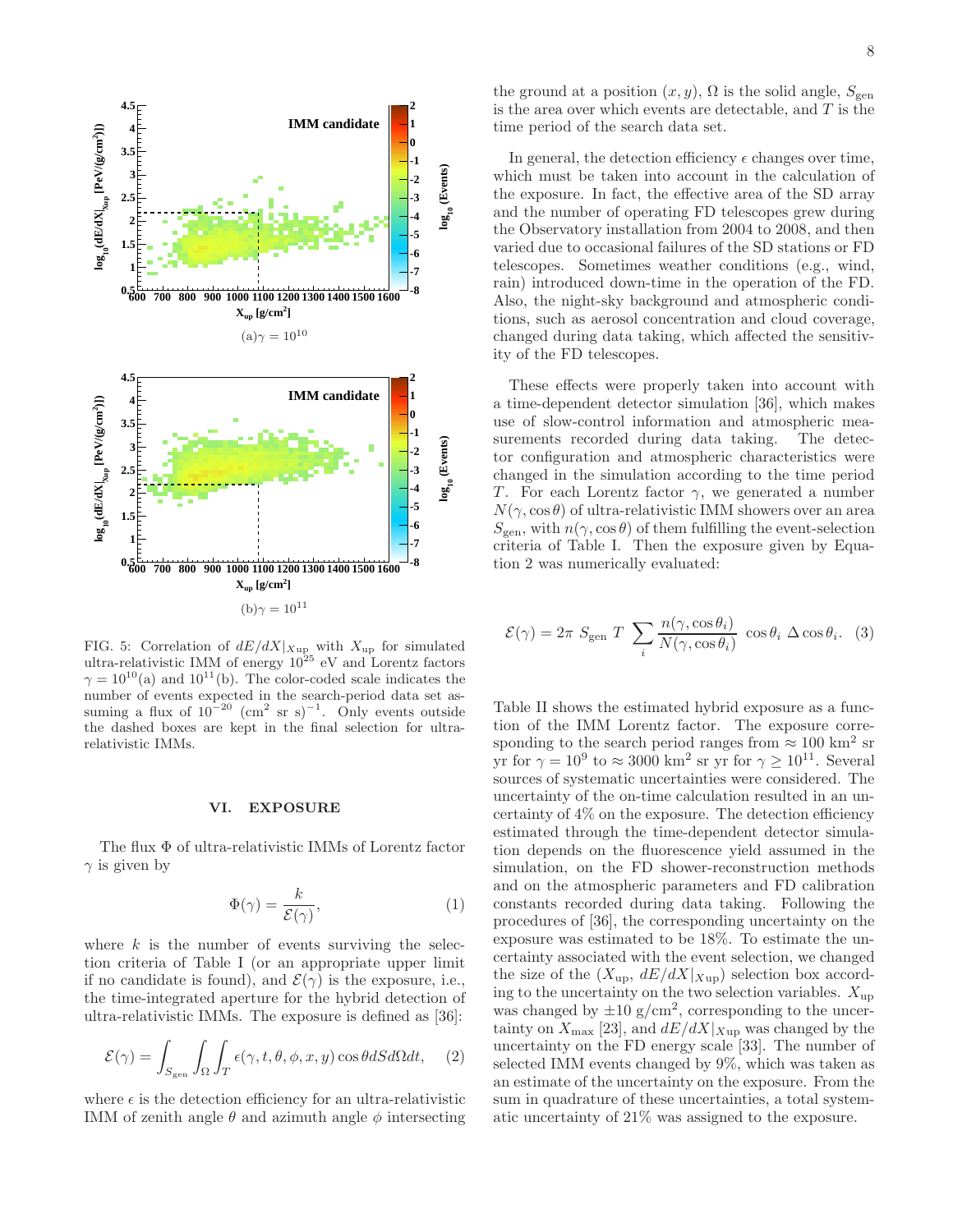

FIG. 6: Correlation of  $dE/dX|_{Xup}$  with  $X_{up}$  for the data sample passing the shower-quality selection criteria and  $X_{\text{max}}$  $X_{\text{up}}$ . The color-coded scale indicates the number of events. No event is found outside the dashed box in the final selection for ultra-relativistic IMMs.

## VII. DATA ANALYSIS AND RESULTS

The search for ultra-relativistic IMMs was performed following a blind procedure. The selection criteria described in Section V were optimized using Monte Carlo simulations and a small fraction (10%) of the data. This training data set was excluded from the final search period. Then the selection was applied to the full sample of data collected between 1 December 2004 and 31 December 2012. The number of events passing each of the selection criteria is reported in Table I. The correlation of  $dE/dX|_{Xup}$  with  $X_{up}$  for events passing the showerquality criteria and  $X_{\text{max}} > X_{\text{up}}$  is shown in Figure 6. The corresponding distributions of  $dE/dX|_{Xup}$  and  $X_{up}$ are compared in Figure 7 with Monte Carlo expectations for a pure UHECR proton background, showing a reasonable agreement between data and simulations. The partial difference indicates there are heavier nuclei than protons as well. No event passed the final requirement in the  $(X_{\text{up}}, dE/dX|_{X_{\text{up}}})$  plane, and the search ended with no candidate for ultra-relativistic IMMs.

Given the null result of the search, a 90% C.L. upper limit on the flux of ultra-relativistic IMMs,  $\Phi_{90\% \text{C.L.}}$ , was derived from Equation 1, with exposure  $\mathcal{E}(\gamma)$  as in Table II and  $k = 2.44$ . This value of k corresponds to the Feldman-Cousins upper limit [37] for zero candidates and zero background events. We derived in Section V a background level of 0.07 event which is likely to be overestimated, since a pure proton composition was assumed while heavier nuclei appear to be a dominant component at the highest energies [23]. In fact, the fraction of deeply-penetrating showers produced by heavy nuclei is significantly smaller resulting in fewer background events for the IMM search. Given the uncertainty in the background, we have taken a conservative approach and assumed zero background events, which provides a slightly



FIG. 7: Distribution of  $dE/dX|_{Xup}$  (a) and  $X_{up}$  (b) for the data sample (black dots) passing the shower-quality selection criteria and  $X_{\text{max}} > X_{\text{up}}$ . The red solid line is the Monte Carlo prediction for a pure UHECR proton background, normalized to the number of selected events in the data.

|     |                      | $\log_{10}(\gamma)$ $\mathcal{E}(\gamma)$ (km <sup>2</sup> sr yr) $\Phi_{90\%C.L.}$ (cm <sup>2</sup> sr s) <sup>-1</sup> |
|-----|----------------------|--------------------------------------------------------------------------------------------------------------------------|
|     | 1.16                 | 8.43 $\times 10^{-18}$                                                                                                   |
|     | $9.52 \times 10^{1}$ | $1.03 \times 10^{-19}$                                                                                                   |
| 10  | $4.50 \times 10^{2}$ | $2.18 \times 10^{-20}$                                                                                                   |
| 11  | $3.15 \times 10^{3}$ | $3.12 \times 10^{-21}$                                                                                                   |
| >12 | $3.91 \times 10^{3}$ | $2.51 \times 10^{-21}$                                                                                                   |

TABLE II: Exposure and 90% C.L. upper limits on the flux of ultra-relativistic IMMs ( $E_{\text{mon}} = 10^{25}$  eV) for different Lorentz factors  $\gamma$ . A 21% Systematic uncertainty on the exposure was taken into account in the upper limits.

worse limit.

In Section VI we estimated a 21% systematic uncertainty on the exposure which must be taken into account in the upper limit. Rather than following the propagation of statistical and systematic uncertainties outlined in [38], which would worsen the upper limit by a factor of 1.05, we adopted a more conservative approach and multiplied  $\Phi_{90\% \text{C.L.}}$  by a factor of  $f = 1 + n \times 0.21$ , where  $n = 1.28$  corresponds to the 90% C.L.

Our final 90% C.L. upper limits on the flux of ultrarelativistic IMMs are reported in Table II and shown in Figure 8, together with results from previous experiments. Following the treatment of [13], the MACRO and SLIM limits extrapolated to  $\gamma \geq 10^9$  were weakened by a factor of two to account for the IMM attenuation when passing through the Earth.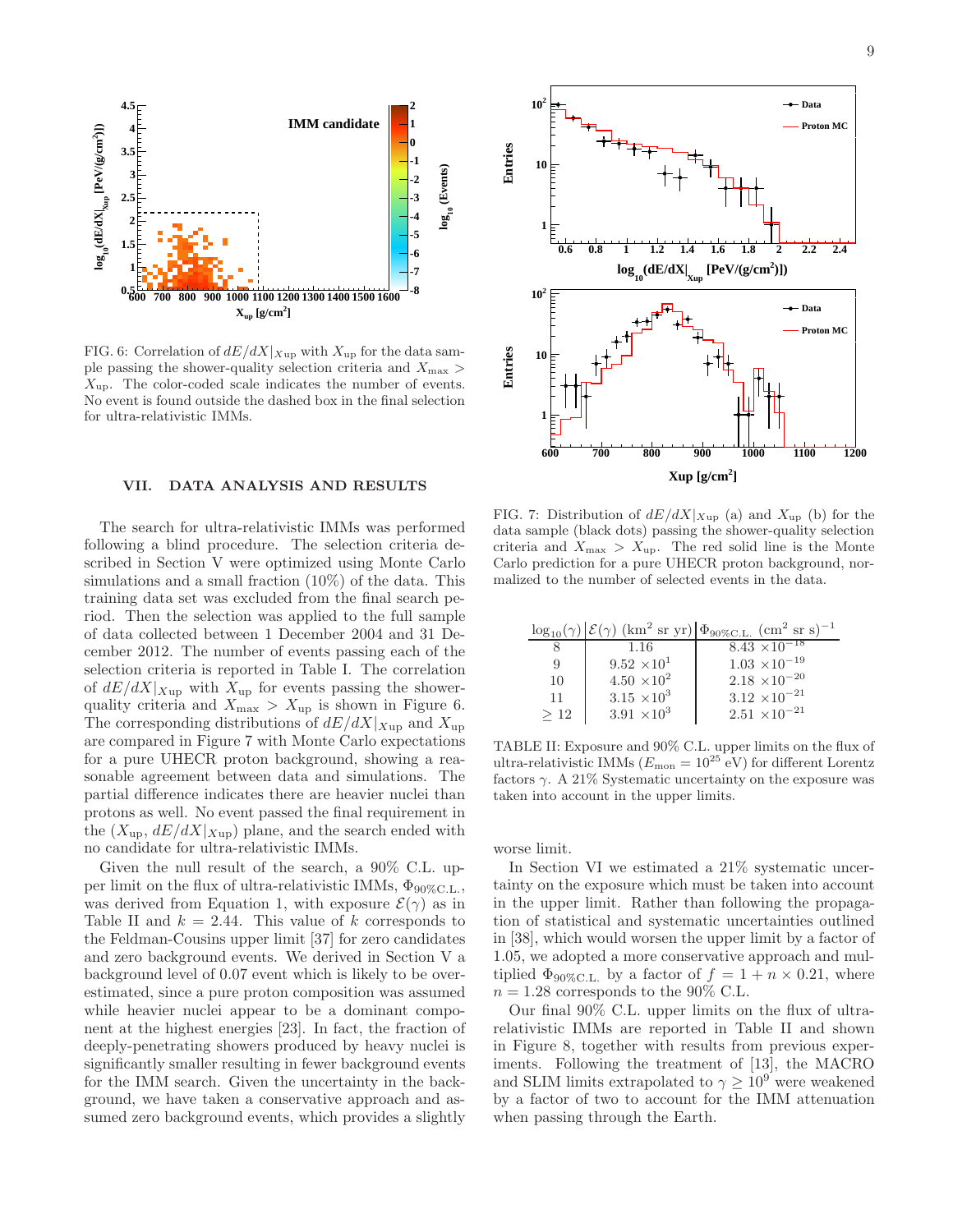

FIG. 8: 90% C.L. upper limits on the flux of ultra-relativistic IMMs: this work (black solid line); Parker bound (blue dashed line) [15]; SLIM (sky-blue dashed line) [11], MACRO (green solid line) [8], IceCube (blue solid line) [14], RICE (pink dotted line) [12] and ANITA-II (red line) [13]. The MACRO and SLIM limits above  $\gamma = 10^9$  were weakened by a factor of two to account for the IMM attenuation through the Earth.

Several checks of the analysis were performed. Variation of the selection criteria within reasonable ranges still resulted in no candidate. The UHECR energy spectrum was varied within its uncertainties [33], with negligible effect on the background estimation. The background for the IMM search is dominated by deeply-penetrating UHECR showers, which are found in the tail of the  $X_{\rm max}$ distribution and depend on the characteristics of the hadronic interactions. We used three different hadronicinteraction models (Section V) to simulate UHECR protons for background estimation. Ultrahigh-energy photons are also expected to produce deeply-penetrating showers, which may mimic an IMM event. The photon hypothesis should be carefully evaluated in case a candidate IMM is found. Since this search ended with a null result, the zero background assumption produces the most conservative limit also including the possibility of ultrahigh-energy photons. Lastly, we compared the CORSIKA energy-loss model with analytical approximations and other Monte Carlo codes [39], and found good agreement.

#### VIII. CONCLUSIONS

We presented the first search for magnetic monopoles ever performed with a UHECR detector, using the Pierre Auger Observatory. The particle showers produced by electromagnetic interactions of an ultra-relativistic monopole along its path through the atmosphere result in an energy deposit comparable to that of a UHECR, but with a very distinct profile which can be distinguished by

the fluorescence detector. We have looked for such showers in the sample of hybrid events collected with Auger between 2004 and 2012, and no candidate was found. A 90% C.L. upper limit on the flux of magnetic monopoles was placed, which is compared with results from previous experiments in Figure 8. Ours is the best limit for  $\gamma \geq 10^9$ , with a factor of ten improvement for  $\gamma \geq 10^{9.5}$ . This result is valid for a broad class of intermediatemass ultra-relativistic monopoles ( $E_{\text{mon}} \approx 10^{25}$  eV and  $M \sim 10^{11} - 10^{16} \text{ eV}/c^2$  which may be present today as a relic of phase transitions in the early universe. Since the background - less than 0.1 event in the current data set - is not a limiting factor in the search, the upper bound will improve with the steadily increasing exposure of the Pierre Auger Observatory.

#### Acknowledgments

The successful installation, commissioning, and operation of the Pierre Auger Observatory would not have been possible without the strong commitment and effort from the technical and administrative staff in Malargüe. We are very grateful to the following agencies and organizations for financial support:

Comisión Nacional de Energía Atómica, Agencia Nacional de Promoción Científica y Tecnológica (AN-PCyT), Consejo Nacional de Investigaciones Científicas y Técnicas (CONICET), Gobierno de la Provincia de Mendoza, Municipalidad de Malargüe, NDM Holdings and Valle Las Leñas, in gratitude for their continuing cooperation over land access, Argentina; the Australian Research Council; Conselho Nacional de Desenvolvimento Científico e Tecnológico (CNPq), Financiadora de Estudos e Projetos (FINEP), Fundação de Amparo `a Pesquisa do Estado de Rio de Janeiro (FAPERJ), São Paulo Research Foundation (FAPESP) Grants No. 2010/07359-6 and No. 1999/05404-3, Ministério de Ciência e Tecnologia (MCT), Brazil; Grant No. MSMT CR LG15014, LO1305 and LM2015038 and the Czech Science Foundation Grant No. 14-17501S, Czech Republic; Centre de Calcul IN2P3/CNRS, Centre National de la Recherche Scientifique (CNRS), Conseil Régional Ile-de-France, Département Physique Nucléaire et Corpusculaire (PNC-IN2P3/CNRS), Département Sciences de l'Univers (SDU-INSU/CNRS), Institut Lagrange de Paris (ILP) Grant No. LABEX ANR-10- LABX-63, within the Investissements d'Avenir Programme Grant No. ANR-11-IDEX-0004-02, France; Bundesministerium für Bildung und Forschung (BMBF), Deutsche Forschungsgemeinschaft (DFG), Finanzministerium Baden-Württemberg, Helmholtz Alliance for Astroparticle Physics (HAP), Helmholtz-Gemeinschaft Deutscher Forschungszentren (HGF), Ministerium für Wissenschaft und Forschung, Nordrhein Westfalen, Ministerium für Wissenschaft, Forschung und Kunst, Baden-Württemberg, Germany; Istituto Nazionale di Fisica Nucleare (INFN),Istituto Nazionale di Astrofisica (INAF),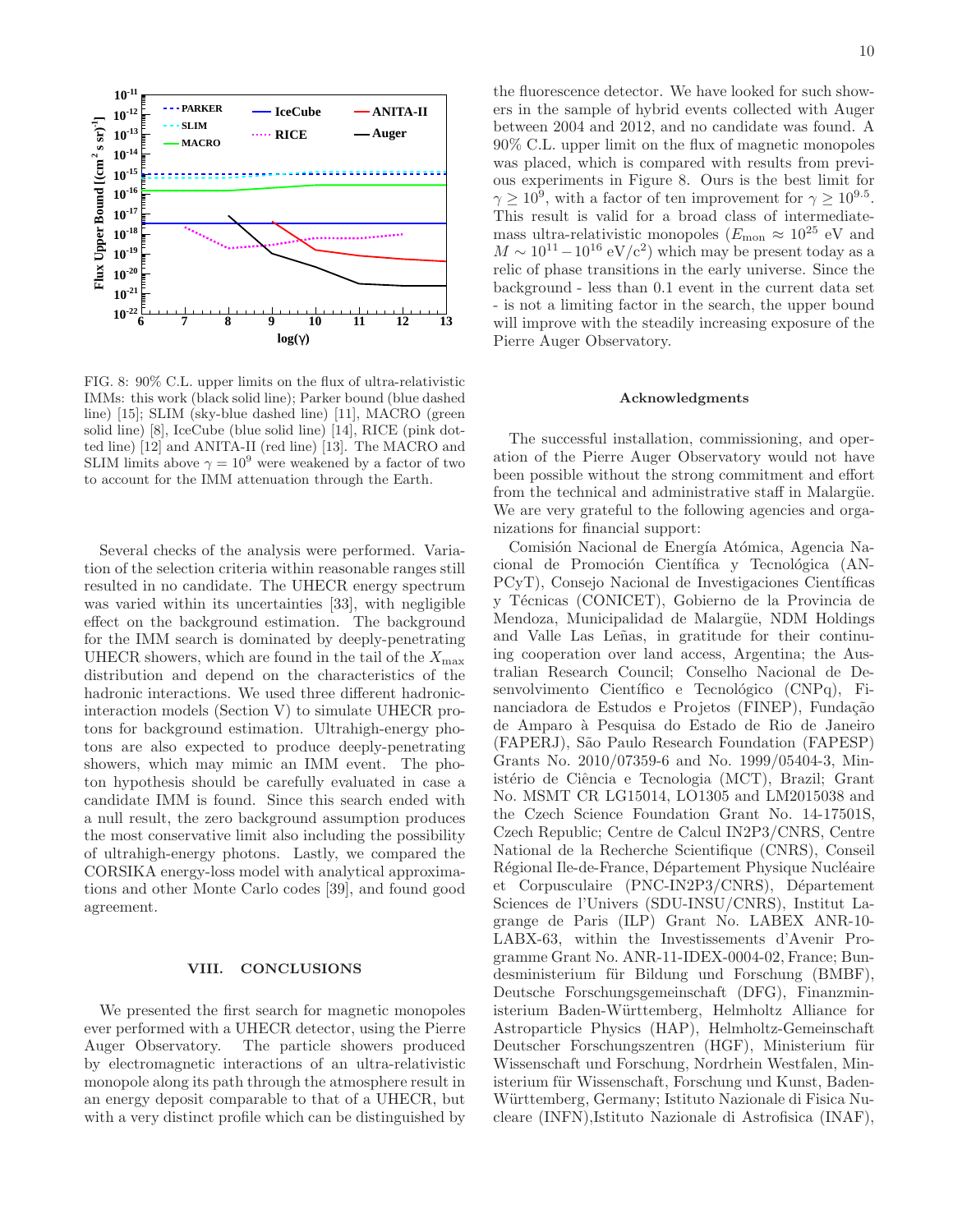Ministero dell'Istruzione, dell'Università e della Ricerca (MIUR), Gran Sasso Center for Astroparticle Physics (CFA), CETEMPS Center of Excellence, Ministero degli Affari Esteri (MAE), Italy; Consejo Nacional de Ciencia y Tecnología (CONACYT) No. 167733, Mexico; Universidad Nacional Autónoma de México (UNAM), PAPIIT DGAPA-UNAM, Mexico; Ministerie van Onderwijs, Cultuur en Wetenschap, Nederlandse Organisatie voor Wetenschappelijk Onderzoek (NWO), Stichting voor Fundamenteel Onderzoek der Materie (FOM), Netherlands; National Centre for Research and Development, Grants No. ERA-NET-ASPERA/01/11 and No. ERA-NET-ASPERA/02/11, National Science Centre, Grants No. 2013/08/M/ST9/00322, No. 2013/08/M/ST9/00728 and No. HARMONIA 5 – 2013/10/M/ST9/00062, Poland; Portuguese national funds and FEDER funds within Programa Operacional Factores de Competitividade through Fundação para a Ciência e a Tecnologia (COMPETE), Portugal; Romanian Authority for Scientific Research ANCS, CNDI-UEFISCDI partnership projects Grants No. 20/2012 and No.194/2012 and PN 16 42 01 02; Slovenian Research Agency, Slove-

- [1] P. A. Dirac, Proc. Roy. Soc. Lond. **A133**, 60 (1931).
- [2] J. Preskill, Ann. Rev. Nucl. Part. Sci. 34, 461 (1984).
- [3] G. Giacomelli, Riv. Nuovo Cim. 7, 1 (1984).
- [4] D. E. Groom, Phys. Rept. **140**, 323 (1986).
- [5] T. W. Kephart and T. J. Weiler, Astropart. Phys. 4, 271 (1996), astro-ph/9505134.
- [6] C. Escobar and R. Vazquez, Astropart. Phys. 10, 197 (1999), astro-ph/9709148.
- [7] S. D. Wick, T. W. Kephart, T. J. Weiler, and P. L. Biermann, Astropart. Phys. 18, 663 (2003), astroph/0001233.
- [8] M. Ambrosio et al. (MACRO Collaboration), Eur. Phys. J. C25, 511 (2002), hep-ex/0207020.
- [9] H. Wissing (IceCube Collaboration), Proc. of the 30th International Cosmic Ray Conference, Merida, Mexico (2007).
- [10] V. Aynutdinov et al. (Baikal Collaboration), Proc. of the 29th International Cosmic Ray Conference, Pune, India (2005), astro-ph/0507713.
- [11] S. Balestra et al., Eur. Phys. J. **C55**, 57 (2008), 0801.4913.
- [12] D. Hogan, D. Besson, J. Ralston, I. Kravchenko, and D. Seckel, Phys. Rev. D78, 075031 (2008), 0806.2129.
- [13] M. Detrixhe et al. (ANITA-II Collaboration), Phys. Rev. D83, 023513 (2011), 1008.1282.
- [14] R. Abbasi et al. (IceCube Collaboration), Phys. Rev. D87, 022001 (2013), 1208.4861.
- [15] E. N. Parker, Astrophys. J. 160, 383 (1970).
- [16] F. C. Adams et al., Phys. Rev. Lett. **70**, 2511 (1993).
- [17] A. Aab et al. (Pierre Auger Collaboration), Nucl. Instrum. Meth. A798, 172 (2015), 1502.01323.
- [18] I. Allekotte et al. (Pierre Auger Collaboration), Nucl. Instrum. Meth. A586, 409 (2008), 0712.2832.
- [19] J. Abraham et al. (Pierre Auger Collaboration), Nucl. Instrum. Meth. A620, 227 (2010), 0907.4282.

nia; Comunidad de Madrid, Fondo Europeo de Desarrollo Regional (FEDER) funds, Ministerio de Economía y Competitividad, Xunta de Galicia, European Community 7th Framework Program, Grant No. FP7-PEOPLE-2012-IEF-328826, Spain; Science and Technology Facilities Council, United Kingdom; Department of Energy, Contracts No. DE-AC02-07CH11359, No. DE-FR02-04ER41300, No. DE-FG02-99ER41107 and No. DE-SC0011689, National Science Foundation, Grant No. 0450696, The Grainger Foundation, USA; NAFOS-TED, Vietnam; Marie Curie-IRSES/EPLANET, European Particle Physics Latin American Network, European Union 7th Framework Program, Grant No. PIRSES-2009-GA-246806; and UNESCO.

This work was supported in part by NSF grant PHY-1412261 and by the Kavli Institute for Cosmological Physics at the University of Chicago through grant NSF PHY-1125897 and an endowment from the Kavli Foundation and its founder Fred Kavli. TF was supported by the Japan Society for the Promotion of Science Fellowship for Research Abroad H25-339.

- [20] J. Rosado, F. Blanco, and F. Arqueros, Astropart. Phys. 55, 51 (2014), 1401.4310.
- [21] M. Ave et al. (AIRFLY Collaboration), Astropart.Phys. 42, 90 (2013), 1210.6734.
- [22] M. Ave et al. (AIRFLY Collaboration), Astropart.Phys. 28, 41 (2007), astro-ph/0703132.
- [23] A. Aab et al. (Pierre Auger Collaboration), Phys. Rev. D90, 122005 (2014), 1409.4809.
- [24] V. Verzi et al. (Pierre Auger Collaboration), Proc. of the 33rd International Cosmic Ray Conference, Rio de Janeiro, Brazil (2013), 1307.5059.
- [25] S. P. Ahlen, Rev. Mod. Phys. **52**, 121 (1980).
- [26] D. Heck, G. Schatz, T. Thouw, J. Knapp, and J. Capdevielle, Forschungszentrum Karlsruhe Report FZKA p. 6019 (1998).
- [27] T. Bergmann et al., Astropart. Phys. 26, 420 (2007), astro-ph/0606564.
- [28] S. R. Kelner and Y. D. Kotov, Sov. J. Nucl. Phys. 7, 237 (1968).
- [29] R. P. Kokoulin and A. A. Petrukhin, Proc. of the 12th International Cosmic Ray Conference, Hobart, Australia 6, A 2436 (1971).
- [30] L. B. Bezrukov and E. V. Bugaev, Sov. J. Nucl. Phys. 5, 33 (1981).
- [31] E. V. Bugaev and Y. V. Shlepin, Phys. Rev. D67, 034027 (2003).
- [32] H. Abramowicz and A. Levy (1997), hep-ph/9712415.
- [33] A. Schulz et al. (Pierre Auger Collaboration), Proc. of the 33rd International Cosmic Ray Conference, Rio de Janeiro, Brazil (2013), 1307.5059.
- [34] S. Argiro et al., Nucl. Instrum. Meth. **A580**, 1485 (2007), 0707.1652.
- [35] T. K. Gaisser and A. M. Hillas, Proc. of the 15th International Cosmic Ray Conference, Plovdiv, Bulgaria 8, 353 (1977).